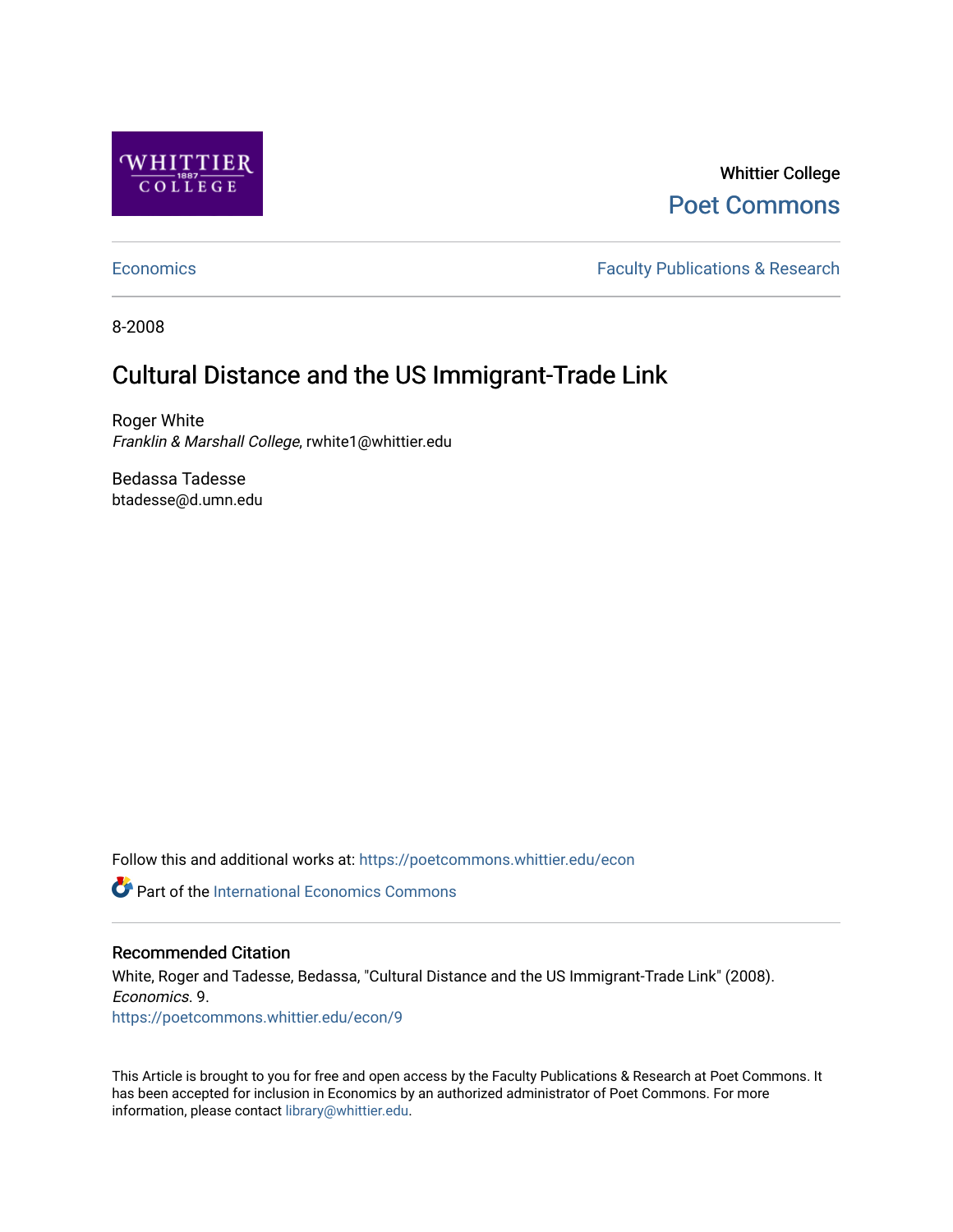# Cultural Distance and the US Immigrant–Trade Link

*Roger White*<sup>1</sup>  *and Bedassa Tadesse*<sup>2</sup>

1 *Franklin and Marshall College and* <sup>2</sup> *University of Minnesota-Duluth*

#### 1. INTRODUCTION

A LARGE volume of literature documents a link between immigrants and trade. However, the effect that cultural differences between the immigrants' host and home countries' may have on trade flows and the extent to which immigrants may counteract this effect has received scant coverage. We hypothesise that immigrants counter the trade-inhibiting influences of cultural differences between their host and home countries and, as a result, both initiate trade and increase the intensity of existing trade, which in turn has pro-development effects. Our work thus extends the literature by relating the influences of cultural distance and its component dimensions on host–home country trade flows with the effects that immigrants may have in counteracting the trade-inhibiting effects of cultural differences.

The existing literature indicates that immigrant preferences for home country products increase host country imports from their home countries if immigrants arrive to find neither desired home country products nor reasonable substitutes available. Additionally, immigrants increase host country imports from and exports to their home countries as they are able to exploit connections to social and/or business networks in their home countries or possess knowledge of home country customs or social norms that are expected to be adhered to when conducting business. This may include knowledge of the initiation and execution of informal contract structures or personal connections that decrease the search costs associated with matching potential trading partners or that convey reputationbased assurances and, thus, reduce the risk of opportunistic behaviour (Rauch, 1999, 2001; Rauch and Trindade, 2002; Rauch and Watson, 2002). Effectively, immigrants function as conduits; however, their ability to bridge trade gaps between their host and home countries may be influenced by cultural differences

The authors are grateful to an anonymous referee for several helpful comments and suggestions.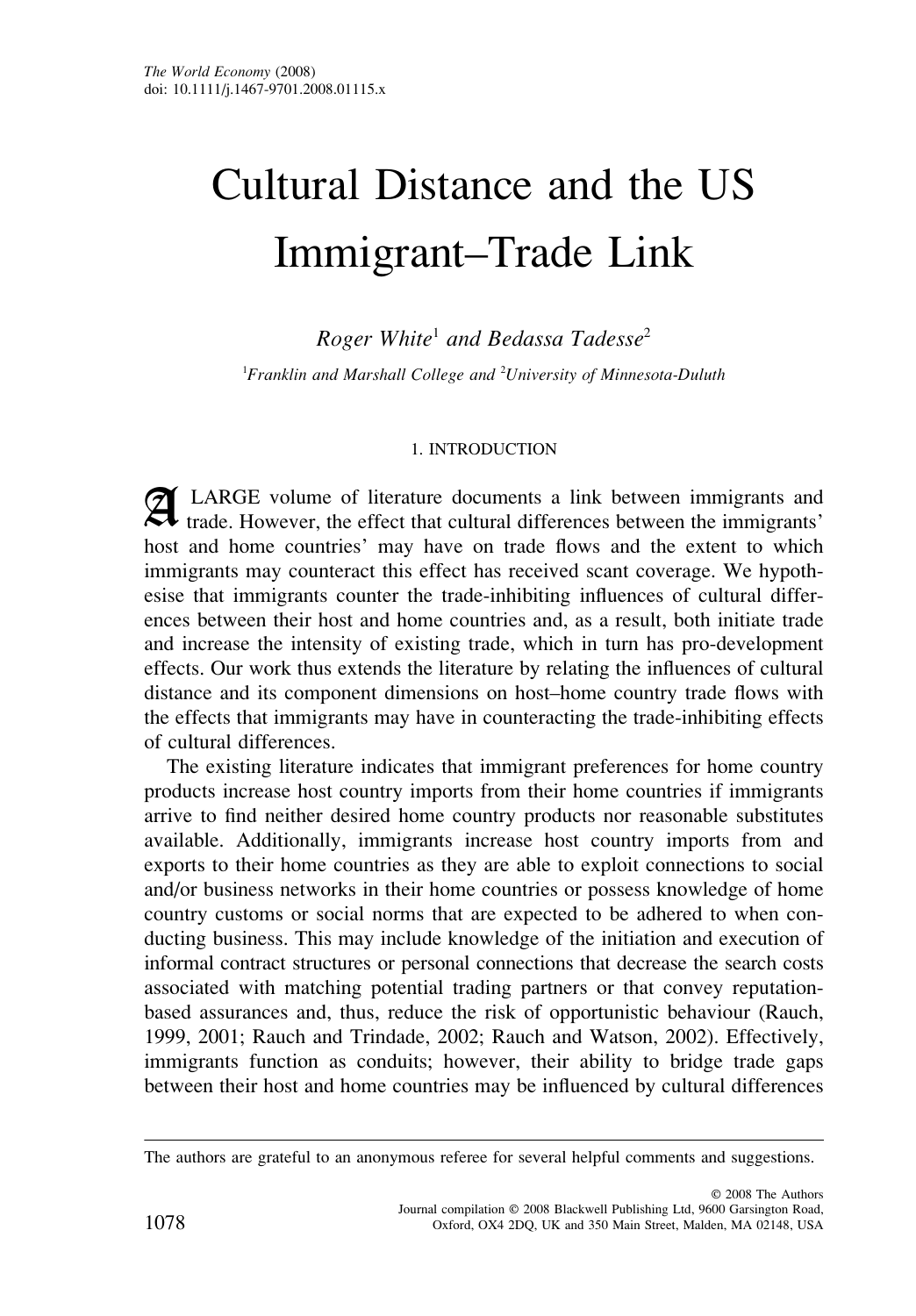(distance) that may reduce the likelihood of trade taking place and, thus, the level of aggregate trade flows.

Gould (1994), examining US data, first reports an immigrant–trade link, positing that the presence and magnitude of such links diminish in likelihood and strength, respectively, as immigrants assimilate to the home country. This suggests that host–home country dissimilarity, cultural and otherwise, may engender opportunities for immigrants to exert pro-trade influences. Subsequent research has identified positive relationships between immigrants and trade for several countries. Helliwell (1997), Head and Ries (1998) and Wagner et al. (2002) document positive links for Canada. Similarly, Ching and Chen (2000) report a link between immigrants and Canada–Taiwan trade. Blanes (2003), Piperakis et al. (2003) and Bryant et al. (2004) find pro-trade immigrant influences for Spain, Greece and New Zealand, respectively. Emphasising the role of networks, Combes et al. (2005) report a sub-national intra-France migrant–trade relationship. Similarly, several recent studies focus on the role of immigrant/ethnic networks in promoting US state-level exports (Co et al., 2004; Bardhan and Guhathakurta, 2005; Herander and Saavedra, 2005; Bandyopadhyay et al., 2006; Dunlevy, 2006).

Considering variation in the effects of immigrants on trade across home countries, White (2007) finds immigrants from low-income countries drive the US immigrant–trade link. Girma and Yu (2002), White (2006a) and White and Tadesse (2007a) suggest, for the UK, the US and Australia, respectively, that social and/or institutional dissimilarity between host and home countries may underlie the immigrant–trade relationship. If a nation's culture is an amalgam of its population's shared habits and traditions, learned beliefs and customs, attitudes, norms and values, it follows that cultural dissimilarity may correspond with social/institutional dissimilarity. Examining the US immigrant–trade link, White (2006b) finds an amplified effect of immigrants on trade in cultural products. Despite reporting the pro-trade effects of immigrants at various levels, only one study (White and Tadesse, 2007b) considers the potential effects of cultural distance. Employing an aggregate measure of cultural distance, these authors find that US state-level exports to immigrants' home countries decrease significantly as the cultural distance between the US and the immigrant home countries increases. Immigrants, however, are found to partially offset the influence of cultural distance, contributing to the initiation of exporting and the intensification of existing exports.

Employing data that span the years 1997–2004, we first examine the influence of immigrants and cultural distance on US imports from and exports to 54 home countries.<sup>1</sup> We then decompose the measure of cultural distance to examine the relative influences of the 'Traditional authority vs. Secular-Rational authority'

 $<sup>1</sup>$  The Appendix lists the home countries included in the dataset.</sup>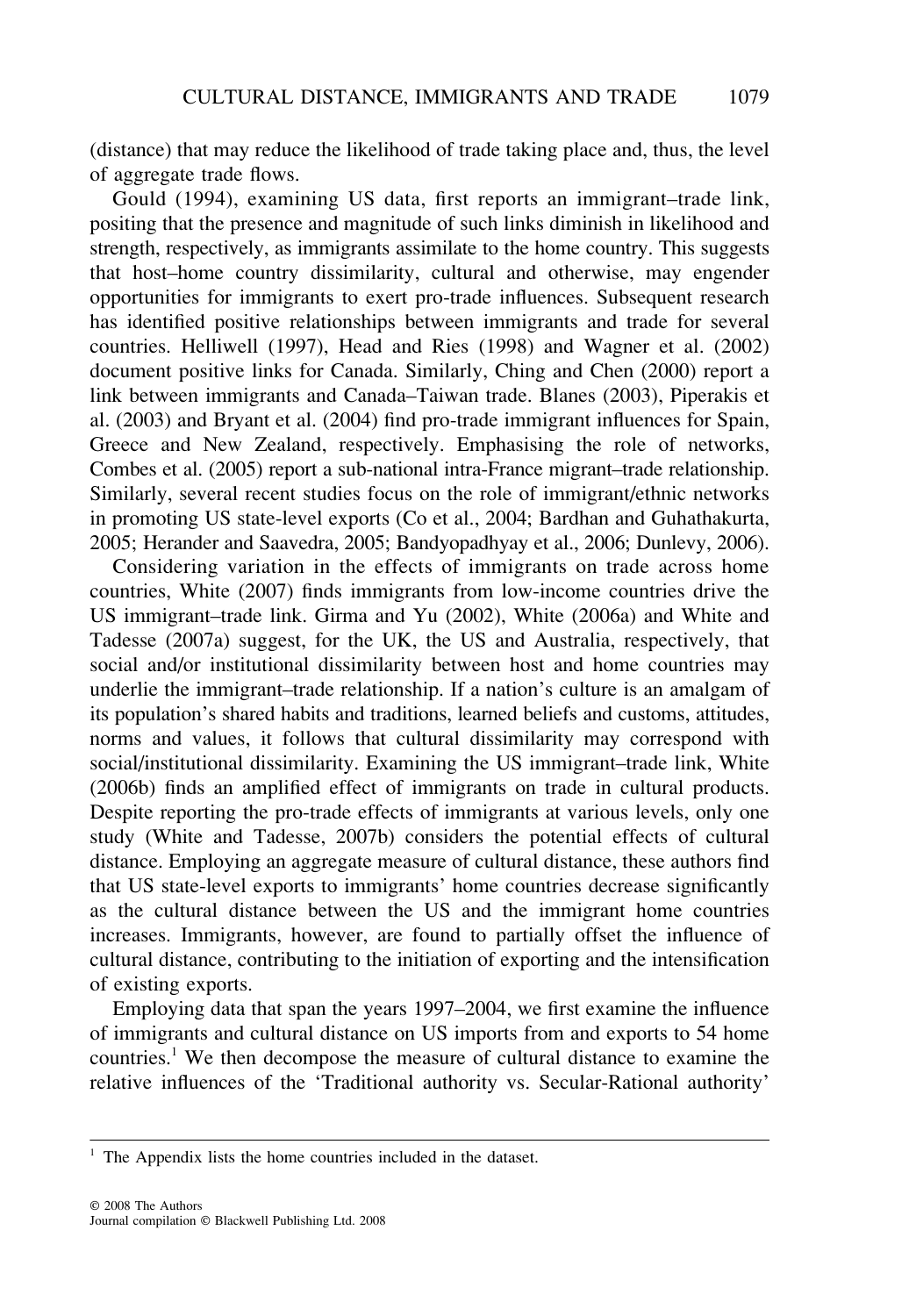(*TSR*) and 'Survival values vs. Self-Expression values' (*SSE*) dimensions of culture on trade flows between the US and immigrants' home countries. Confirming the results of prior studies, our analysis shows that while cultural distance inhibits trade flows, immigrants exert positive influences on host–home country trade flows that partially offset the influence of cultural distance. Extending the literature, we also find that differences in the (*TSR*) dimension of culture inhibits trade between the US and immigrants' home countries, while differences in the *SSE* dimension reduce US import levels and increase US exports. While immigrants ameliorate the trade-inhibiting influences of both dimensions of cultural distance and increase US imports from their respective home countries, our findings suggest that the pro-trade effects of immigrants more prominently counter the trade-inhibiting effects of the *TSR* dimension in terms of increasing US exports.

The importance of this study is magnified when one considers that, owing to global economic integration and increased fragmentation of production processes, an ever-increasing number of firms now rely on production chains that straddle politically and culturally distinct areas. As a result, raw materials and components originating in one culturally distinct area are manufactured in another area, while assembly, marketing and distribution are taking place in other venues. Consumption decisions made in one culturally distinct area thus provide important information that impact, almost immediately, the production of goods elsewhere in the world. While such intercultural dependence may promote economic development, it also increases risk and transaction costs for certain cultural regimes. For instance, economic integration of small countries, such as Ghana or Nepal, with culturally distinct and larger economies, such as the US or China, may promote the economic development of the former countries as trade and finance may reduce resource and market size constraints. However, heavy cultural interdependence may also render the small countries more susceptible to exogenous shocks as cultures that emphasise traditional authority may face greater transaction costs when conducting trade with societies that stress self-expression. Understanding the role immigrants could play in bridging this gap to promote trade flows is, thus, important for policy makers.

The paper proceeds as follows. Section 2 introduces the cultural distance variable and discusses its calculation and component dimensions. Section 3 presents the estimation strategy and regression specification. Section 4 details the econometric results, and Section 5 concludes.

#### 2. CULTURAL DISTANCE VARIABLES: CALCULATION AND COMPONENTS

We use data from the World Values Surveys (WVS) and the European Values Surveys (EVS) (Inglehart et al., 2004; Hagenaars et al., 2003) to calculate the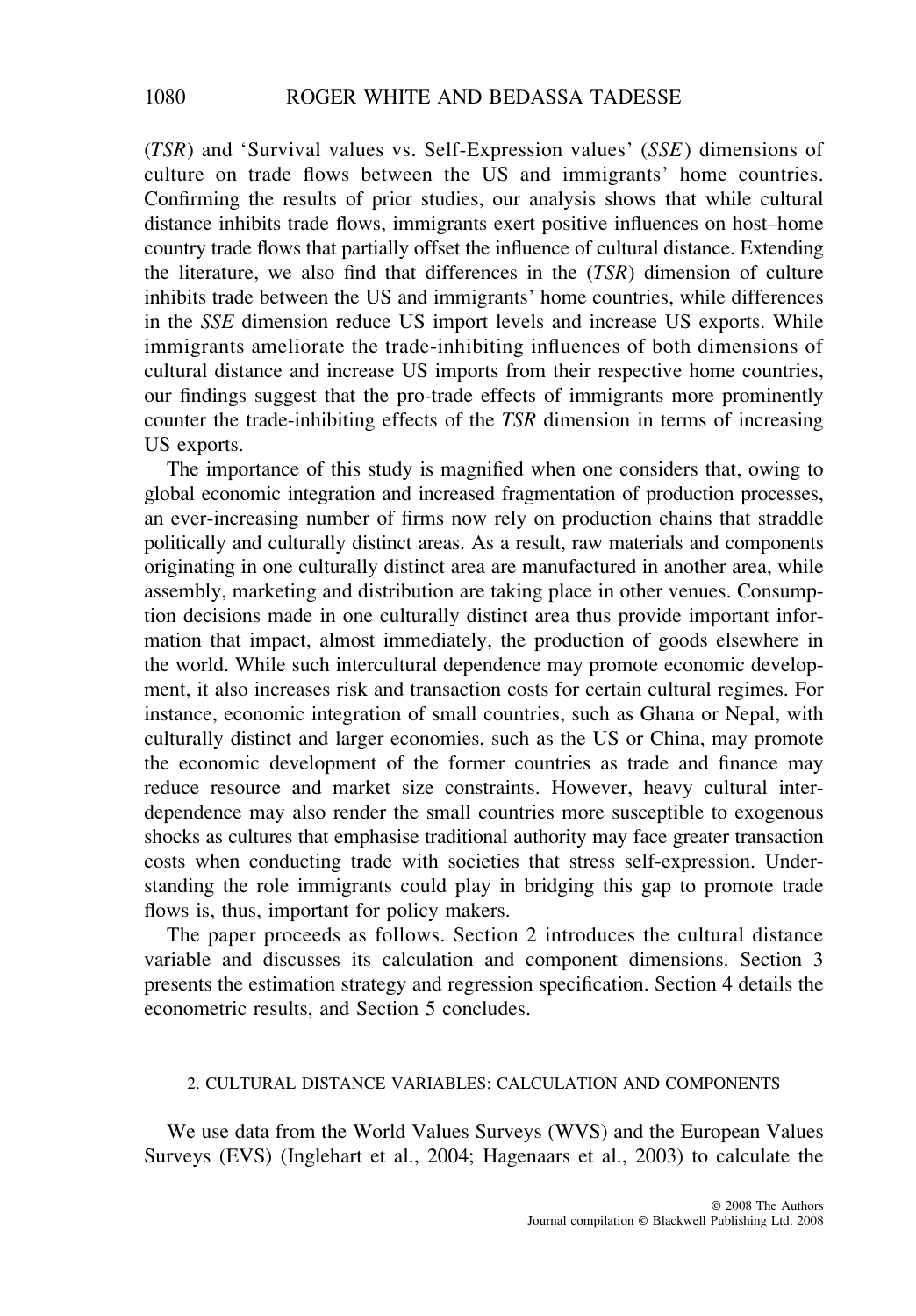cultural distance between the US and each country in our sample.<sup>2</sup> The surveys, conducted between 1998 and 2001, provide standardised data from representative national samples for a broad and varying set of topics that relate to economics, politics, religion, sexual behaviour, gender roles, family values, communal identities, civic engagement, ethical concerns, environmental protection, and scientific and technological progress (Inglehart et al., 2004).<sup>3</sup> Factor analysis, applied by Inglehart et al. (2004), results in classification of respondents along the two dimensions of culture mentioned above: (1) Traditional authority vs Secular-Rational authority and (2) Survival values vs Self-Expression values.

The *TSR* dimension of culture reflects the contrast between societies in which deference to the authority of a God, the nation or to the family is considered important or an expectation, and those societies in which individualism and selfexpression are stressed. Traditional authority is characterised by an emphasis on obedience to religious authority, adherence to family or communal obligations, national pride and norms of sharing. It is common for members of such societies to view large families and large numbers of children as positive, or desirable, achievements. Divorce, abortion, euthanasia and suicide are all viewed in a very negative light. Members of Secular-Rational societies tend to hold opposing views on these topics. Secular-Rational societies adhere to rational–legal norms and tend to emphasise economic accumulation and individual achievement.

The *SSE* dimension of culture reflects differences between societies that emphasise hard work and self-denial (Survival values) and those that place greater emphasis on quality of life issues, such as women's emancipation and equal status for racial and sexual minorities (Self-Expression values). Societies in which individuals focus more on survival tend to emphasise economic and physical security more than autonomy. Generally speaking, members of these societies find foreigners and outsiders, ethnic diversity and cultural change to be threatening. This correlates with an intolerance of homosexuals and minorities, adherence to traditional gender roles, and an authoritarian political outlook. Members of societies in which Self-Expression values are emphasised tend to hold opposing preferences on these issues.

We calculate average *TSR* and *SSE* values for the US and each trading partner in our dataset and then calculate each home country's cultural distance from the US (country *i*) as

$$
CDIST_{ij} = \sqrt{\left(TSR_j - \overline{TSR_i}\right)^2 + \left(SSE_j - \overline{SSE_i}\right)^2}.
$$

<sup>&</sup>lt;sup>2</sup> The number of trading partners in our analyses is determined by the availability of data on cultural distance.

<sup>&</sup>lt;sup>3</sup> Additional information regarding the surveys is available at [www.worldvaluessurvey.com.](www.worldvaluessurvey.com)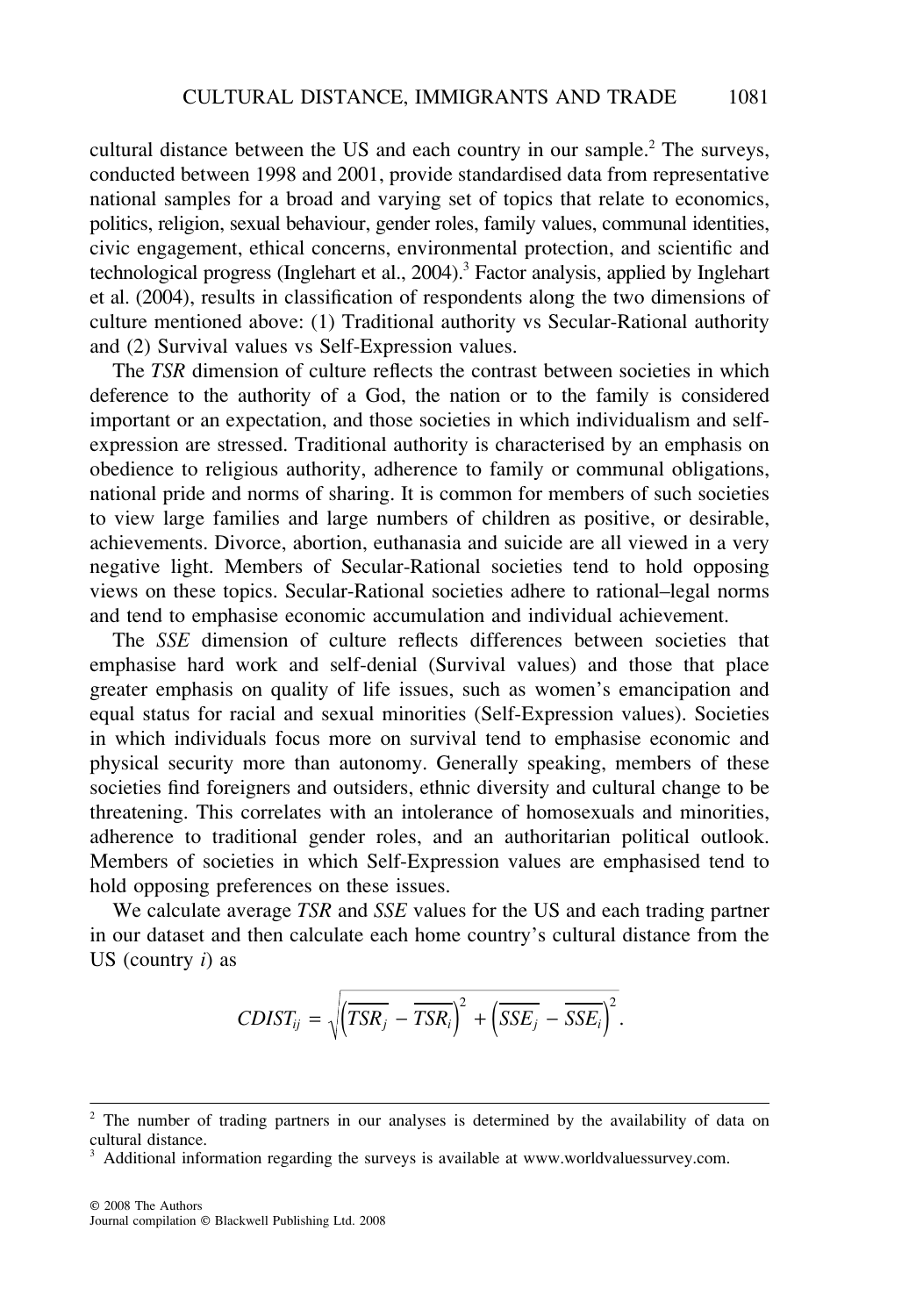Figure 1 illustrates this process and the cultural distances constructed from the WVS/EVS data.<sup>4</sup> Placing the US at the centre of the cross-plot, vertical and horizontal distances from the origin represent US–home country variation along the Survival values vs. Self-Expression values  $(dSSE = SSE_j - SSE_i)$  and Traditional authority vs. Secular-Rational authority  $(dTSR = TSR<sub>j</sub> - TSR<sub>i</sub>)$  dimensions of culture, respectively. For example, Denmark is estimated to be more culturally distant  $(CDIST = 1.32)$  from the US than is Venezuela  $(CDIST = 0.90)$ , yet Denmark  $(dSSE = 0.29, dTSR = 1.29)$  is nearer the US in terms of the *SSE* dimension and Venezuela is nearer in terms of the *TSR* dimension (*dSSE* = −0.62, *dTSR* = −0.66).

Table 1 presents *SSE* and *TSR* values for each trading partner and corresponding cultural distances from the US. Generally speaking, many European nations, along with Canada, Australia and Mexico, are estimated to be culturally nearest to the US. While Macedonia, Russia, China, Morocco and Moldova are estimated to be the most culturally distant nations, 14 of the 20 most distant nations are former Soviet states and Soviet satellites in Eastern Europe. It is important to note, however, that the values are estimates and, as such, strict ordinal interpretation of the rankings may prove problematic.

In addition, while many European nations appear culturally similar to the US, the observation that countries such as India, Mexico, Uruguay and Venezuela appear to be less culturally distant from the US as compared to Denmark, Germany, Sweden and many Eastern European countries may be puzzling. It is possible that this observation is due to our composite measure of cultural distance assigning equal weight to both dimensions of culture. Among industrialised nations, the US has the highest traditional authority score (i.e. God, state, authority, family values are important). As a result, the cultural distance between the US and Latin American and South Asian countries is less than the cultural distance between the US and some Northern European countries. At the same time, most Eastern European countries appear relatively culturally distant from the US because of their particularly high levels of survival values (e.g. 'being unhappy' is one of the questions included to determine the survival values score and it appears that people in Eastern Europe are among the unhappiest in the world, while Americans are among the happiest).

#### 3. INTUITION AND EMPIRICAL SPECIFICATION

With few exceptions, studies of the immigrant–trade relationship have employed variations of the standard gravity model. Tinbergen (1962) first applied

<sup>4</sup> On average, the Values Surveys provide *TSR* and *SSE* values for 1,190 residents of each nation in our sample. For the US, 1,117 residents were surveyed. Mean values are unweighted arithmetic averages.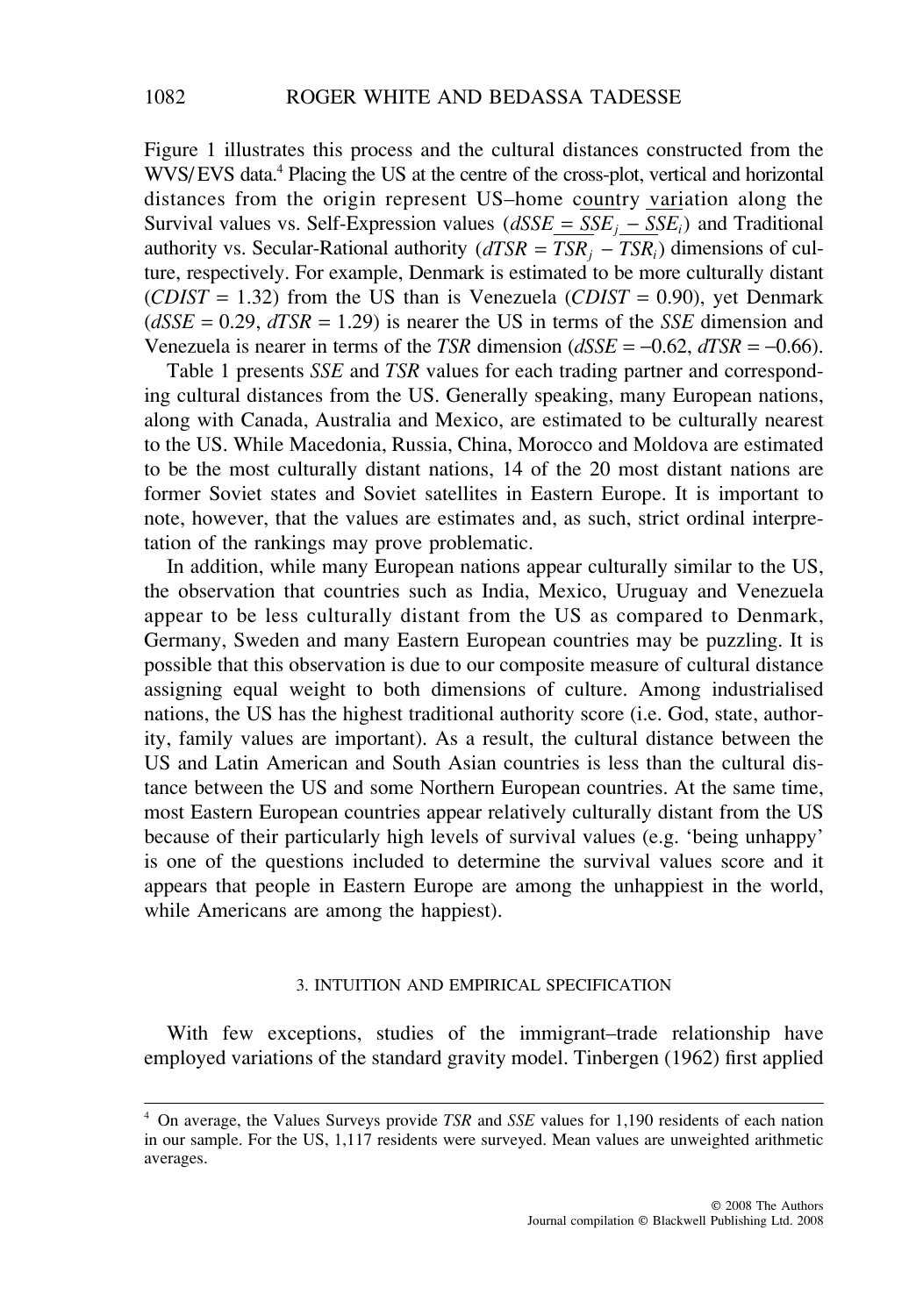

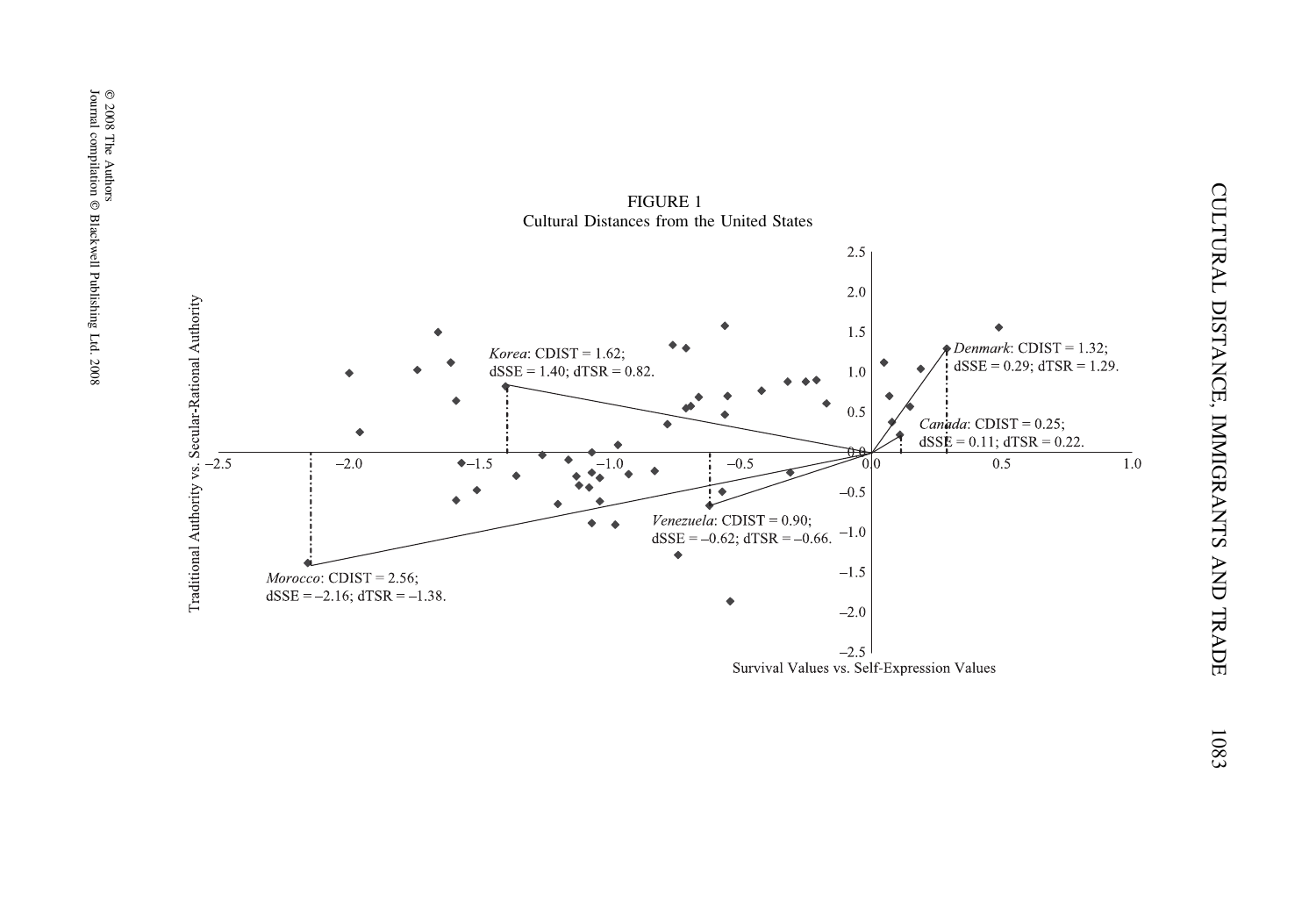|                | Rank Country   | <b>TSR</b> | <b>SSE</b> | Cultural<br>Distance |    | Rank Country  | <b>TSR</b> | <b>SSE</b> | Cultural<br><i>Distance</i> |
|----------------|----------------|------------|------------|----------------------|----|---------------|------------|------------|-----------------------------|
| 1              | Canada         | $-0.15$    | 1.07       | 0.25                 | 28 | <b>Brazil</b> | $-0.81$    | $-0.12$    | 1.16                        |
| $\overline{c}$ | Australia      | 0.01       | 1.04       | 0.39                 | 29 | Philippines   | $-0.67$    | $-0.17$    | 1.16                        |
| 3              | Ireland        | $-0.62$    | 0.65       | 0.40                 | 30 | Peru          | $-0.78$    | $-0.16$    | 1.19                        |
| 4              | United Kingdom | 0.20       | 1.11       | 0.59                 | 31 | Malta         | $-0.98$    | $-0.08$    | 1.21                        |
| 5              | Austria        | 0.24       | 0.79       | 0.63                 | 32 | Poland        | $-0.40$    | $-0.30$    | 1.26                        |
| 6              | New Zealand    | 0.33       | 1.03       | 0.71                 | 33 | Denmark       | 0.92       | 1.25       | 1.32                        |
| 7              | Italy          | 0.10       | 0.40       | 0.73                 | 34 | Nigeria       | $-1.27$    | $-0.02$    | 1.33                        |
| 8              | Mexico         | $-0.86$    | 0.39       | 0.75                 | 35 | Egypt         | $-1.01$    | $-0.24$    | 1.36                        |
| 9              | Uruguay        | $-0.02$    | 0.18       | 0.85                 | 36 | Tanzania      | $-1.25$    | $-0.11$    | 1.38                        |
| 10             | Argentina      | $-0.60$    | 0.13       | 0.85                 | 37 | Indonesia     | $-0.66$    | $-0.40$    | 1.39                        |
| 11             | Belgium        | 0.40       | 0.54       | 0.88                 | 38 | Colombia      | $-1.65$    | 0.22       | 1.48                        |
| 12             | France         | 0.33       | 0.41       | 0.89                 | 39 | Germany       | 0.93       | 0.25       | 1.48                        |
| 13             | <b>Israel</b>  | 0.21       | 0.27       | 0.90                 | 40 | Czech Rep.    | 0.97       | 0.20       | 1.54                        |
| 14             | Spain          | 0.18       | 0.25       | 0.90                 | 41 | Turkey        | $-0.50$    | $-0.61$    | 1.57                        |
| 15             | Venezuela      | $-1.03$    | 0.34       | 0.90                 | 42 | Bangladesh    | $-0.84$    | $-0.55$    | 1.58                        |
| 16             | Finland        | 0.51       | 0.71       | 0.91                 | 43 | Korea, Rep.   | 0.45       | $-0.44$    | 1.62                        |
| 17             | Switzerland    | 0.53       | 0.75       | 0.93                 | 44 | Sweden        | 1.19       | 1.45       | 1.64                        |
| 18             | Luxembourg     | 0.51       | 0.64       | 0.93                 | 45 | Japan         | 1.21       | 0.40       | 1.67                        |
| 19             | Greece         | 0.32       | 0.30       | 0.95                 | 46 | Pakistan      | $-0.97$    | $-0.63$    | 1.70                        |
| 20             | India          | $-0.28$    | $-0.01$    | 0.97                 | 47 | Hungary       | 0.27       | $-0.63$    | 1.71                        |
| 21             | Chile          | $-0.64$    | 0.03       | 0.97                 | 48 | El Salvador   | $-2.23$    | 0.42       | 1.94                        |
| 22             | Netherlands    | 0.67       | 1.15       | 1.06                 | 49 | Estonia       | 0.75       | $-0.65$    | 1.96                        |
| 23             | Portugal       | $-0.37$    | $-0.11$    | 1.06                 | 50 | Romania       | $-0.12$    | $-1.00$    | 1.97                        |
| 24             | South Africa   | $-0.69$    | $-0.08$    | 1.09                 | 51 | Bulgaria      | 0.66       | $-0.78$    | 2.01                        |
| 25             | Vietnam        | $-0.62$    | $-0.11$    | 1.09                 | 52 | Russia        | 0.62       | $-1.04$    | 2.23                        |
| 26             | Norway         | 0.75       | 1.01       | 1.12                 | 53 | China         | 1.13       | $-0.70$    | 2.23                        |
| 27             | Singapore      | $-0.46$    | $-0.20$    | 1.16                 | 54 | Morocco       | $-1.75$    | $-1.20$    | 2.56                        |

TABLE 1 Estimated US–Home Country Cultural Distances

Note:

See text for details regarding cultural distance variable calculation. Corresponding *TSR* and *SSE* values for the US are −0.37 and 0.96, respectively.

the gravity specification to trade data and more recent research has established theoretical foundations for the model (Anderson, 1979; Bergstrand, 1985; Helpman and Krugman, 1985; Davis, 1995; Deardorff, 1998; Feenstra et al., 2001; Eaton and Kortum, 2002; and Anderson and van Wincoop, 2003). The model posits that trade between two countries *i* and *j* during year  $t(T_{ijt})$  increases with the countries' combined economic mass  $(Y_i, Y_j)$  and decreases with geodesic distance  $(D_{ij})$ . Higher levels of home country GDP  $(Y_{ij})$  imply greater potential export markets for the US (country *i*) goods and increased levels of US imports. Similarly, higher US GDP  $(Y_{ii})$  signals an increased capacity to export and import. Geodesic distance between Washington, DC, and the capital city of country *j*, measured in miles using the great circle method, is a proxy for transport costs.  $\Lambda$  is the constant of proportionality. Equation (1) illustrates.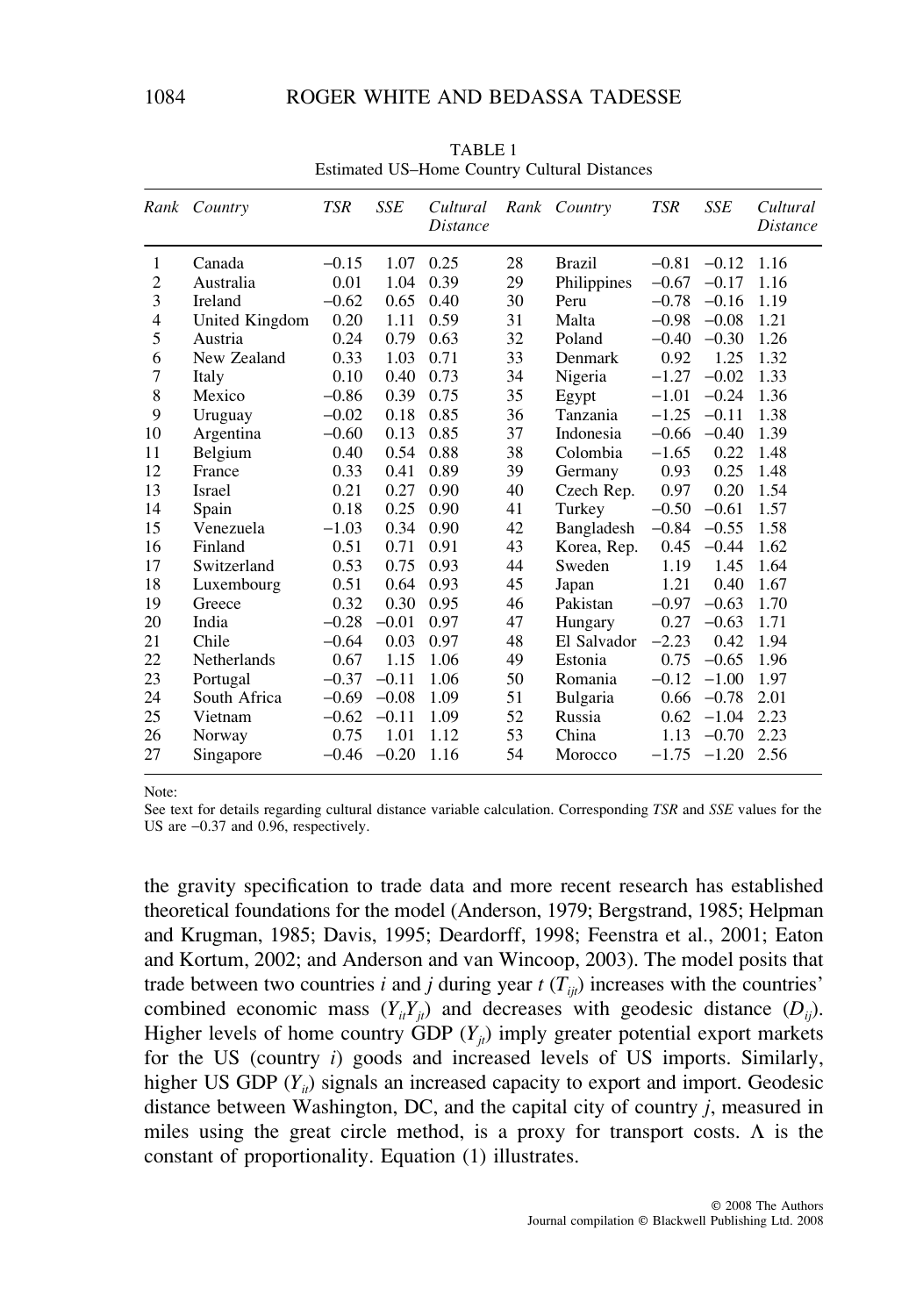$$
T_{ijt} = \Lambda \left( \frac{Y_{it} Y_{jt}}{D_{ij}} \right). \tag{1}
$$

We augment equation (1) to allow for additional factors that may enhance or inhibit trade. Taking natural logarithms of the continuous variables on both sides of the resulting equation and adding an assumed independently and identically distributed error term,  $\varepsilon_{ij}$ , produces our estimation equation:

$$
\ln T_{ijt} = \alpha_0 + \beta_1 \ln \left( \frac{T_{ijt-1}}{T_{ijt-2}} \right) + \beta_2 \ln IMM_{ijt} + \beta_3 (\ln IMM_{ijt} \times \ln CDIST_{ij})
$$
  
+  $\beta_4 \ln CDIST_{ij} + \beta_5 \ln D_{ij} + \beta_6 \ln Y_{jt} + \beta_7 \ln \left( \frac{Y}{POP} \right)_{jt}$   
+  $\beta_8 \ln \left( \frac{XRATE_{ijt}}{XRATE_{ijt-1}} \right) + \beta_9 \ln OPEN_{jt} + \beta_{10} ENGLISH_j$   
+  $\beta_{11}FTA_{ijt} + \beta_{12} OPEC_{jt} + \beta_{\Omega} \Omega_t + \varepsilon_{ijt}$ . (2)

The vector of dependent variables includes both aggregate imports and aggregate exports. A vector of time dummies,  $\Omega_i$ , is included to absorb macroeconomic fluctuations and trade-influencing policy decisions. As country *i* is the US, its GDP does not vary across trading partners, and the respective effects are subsumed into the time dummies. All monetary values, trade flows and otherwise, have been normalised to 2000 US dollars using GDP deflators. GDP data are from the World Bank (2006), while trade data are from the USITC Trade database.

We begin our analysis by examining the influence of immigrants on imports and exports, separately, while excluding the cultural distance variable  $(CDIST_{ii})$ from the estimation equation. We then augment our estimation equation with the cultural distance variable and a term that interacts the immigrant stock with the measure of cultural distance. Finally, we decompose the cultural distance variable into *dTSR* and *dSSE* components. This permits development of an understanding of the links between immigration, cultural distance and host–home country trade flows and a detailed grasp of the relationships between dimensions of cultural distance and immigrant–trade links.

We estimate equation (2) using the random effects feasible generalised least squares (FGLS) method.<sup>5</sup> While the  $IMM_{ijt}$  variable controls for a potential

<sup>&</sup>lt;sup>5</sup> Given the panel nature of the data, we first employ the random effects regression method. Both the Breusch and Pagan and the Lagrangian multiplier tests indicate problems of panel-level heteroscedasticity and first-order autocorrelation within the data. To correct for both problems, we employ the random effects FGLS method.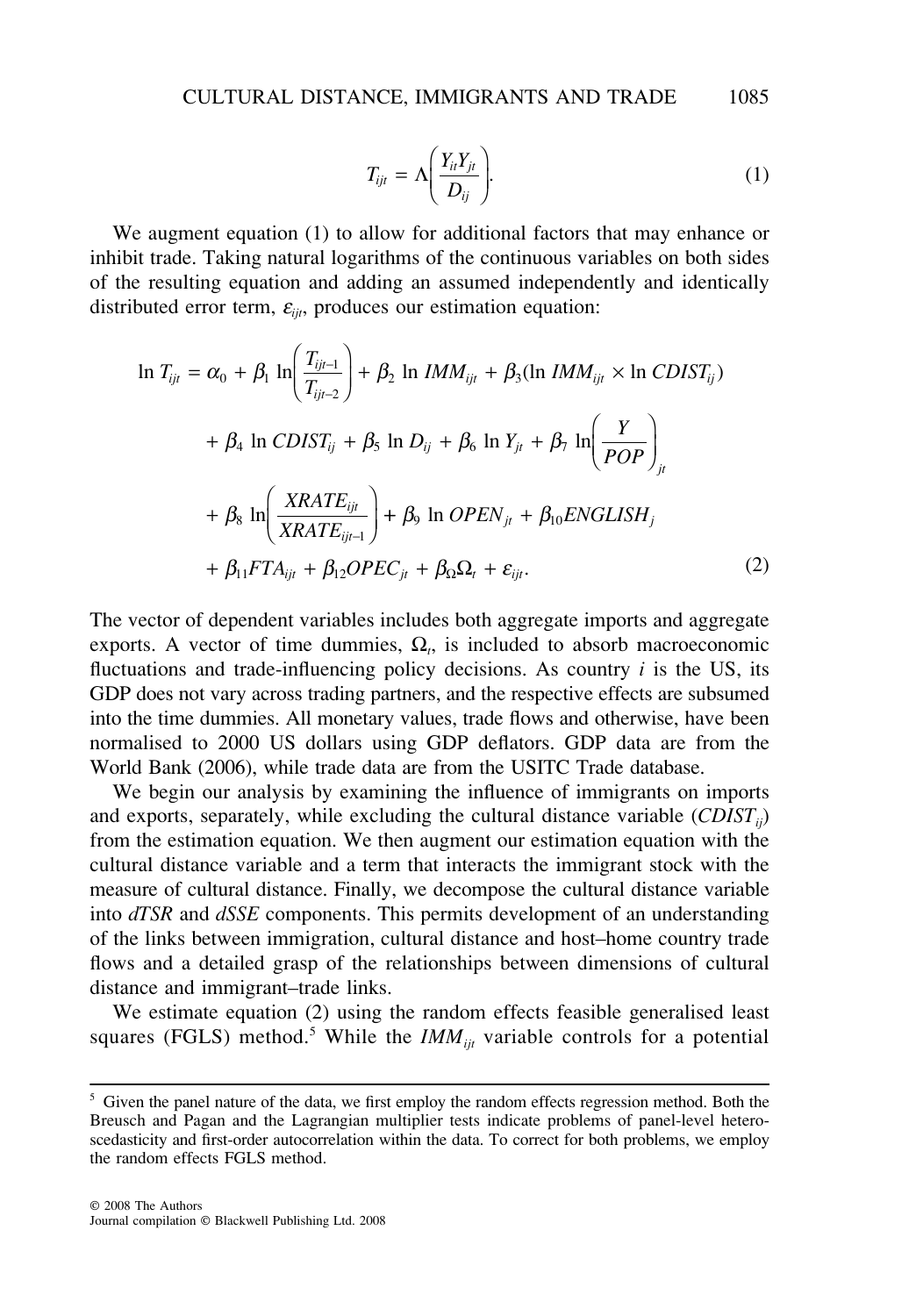pro-trade effect of immigrants, the corresponding coefficient in equation (2) represents a base effect of immigrants on trade. The coefficient on the term that interacts the  $IMM_{ijt}$  variable and the  $CDIST_{ij}$  variable captures deviations from this estimated base effect. The proportional influence of immigrants from the typical home country, in countering the trade-inhibiting effect of cultural distance, is thus given by the sum of the two coefficients.

Country-level immigrant stock values for 1990 and 2000 are from Gibson and Lennon (1999) and the US Census Bureau (2006). Annual immigrant inflow data for the years 1991–2004 are from the US Department of Homeland Security (2004). We accept the census values as accurate and utilise inflow data to produce estimates of intra-census year immigrant stock values. For example, equation (3) illustrates the estimation of immigrant stocks for the years 1991–99:

$$
IMM_{ijt} = IMM_{ij1990} + \sum_{1991}^{t} INFLOW_{ijt} + \delta_j.
$$
 (3)

 $\delta_j$  is an adjustment factor accounting for return migration, death of immigrants during intra-census years and amnesties. The adjustment factor is given as the year 2000 census count of the country *j* immigrant stock less the sum of the 1990 country *j* immigrant stock and the immigrant inflow over the years 1991–2000 divided by 10. Equation (4) illustrates.

$$
\delta_j = \frac{IMM_{ij2000} - \left[IMM_{ij1990} + \sum_{t=1991}^{2000} INFLOW_{ijt} \right]}{10}
$$
(4)

For the years 2001–04, the immigrant stock variable is constructed similarly. The adjustment made to the 2001 portion of the sample is based on the adjustment factor derived when estimating 1991–99 immigrant stocks.

$$
IMM_{ij2001} = (IMM_{ij2000} + INFLOW_{ij2001}) \left(1 + \frac{\delta_j}{IMM_{ij2000}}\right).
$$
 (5)

The final term in equation (5), the adjustment percentage, is based on the difference between raw 2000 immigrant values (i.e. the 1990 immigrant stock and the 1991–2000 immigrant inflow) and the 2000 census counts. Combination of the 1991–99 and 2001–04 estimated immigrant stock values with the 1990 and 2000 counts results in a series of immigrant stock estimates spanning the years 1990– 2004. Due to an inability to compile complete series for some variables early in the period, we restrict our study to the 1997–2004 period.

To capture the effects of trade inertia, we include the lagged one-year change in the dependent variable  $(T_{ijt-1}/T_{ijt-2})$ . GDP per capita  $(Y/POP)_{it}$  represents the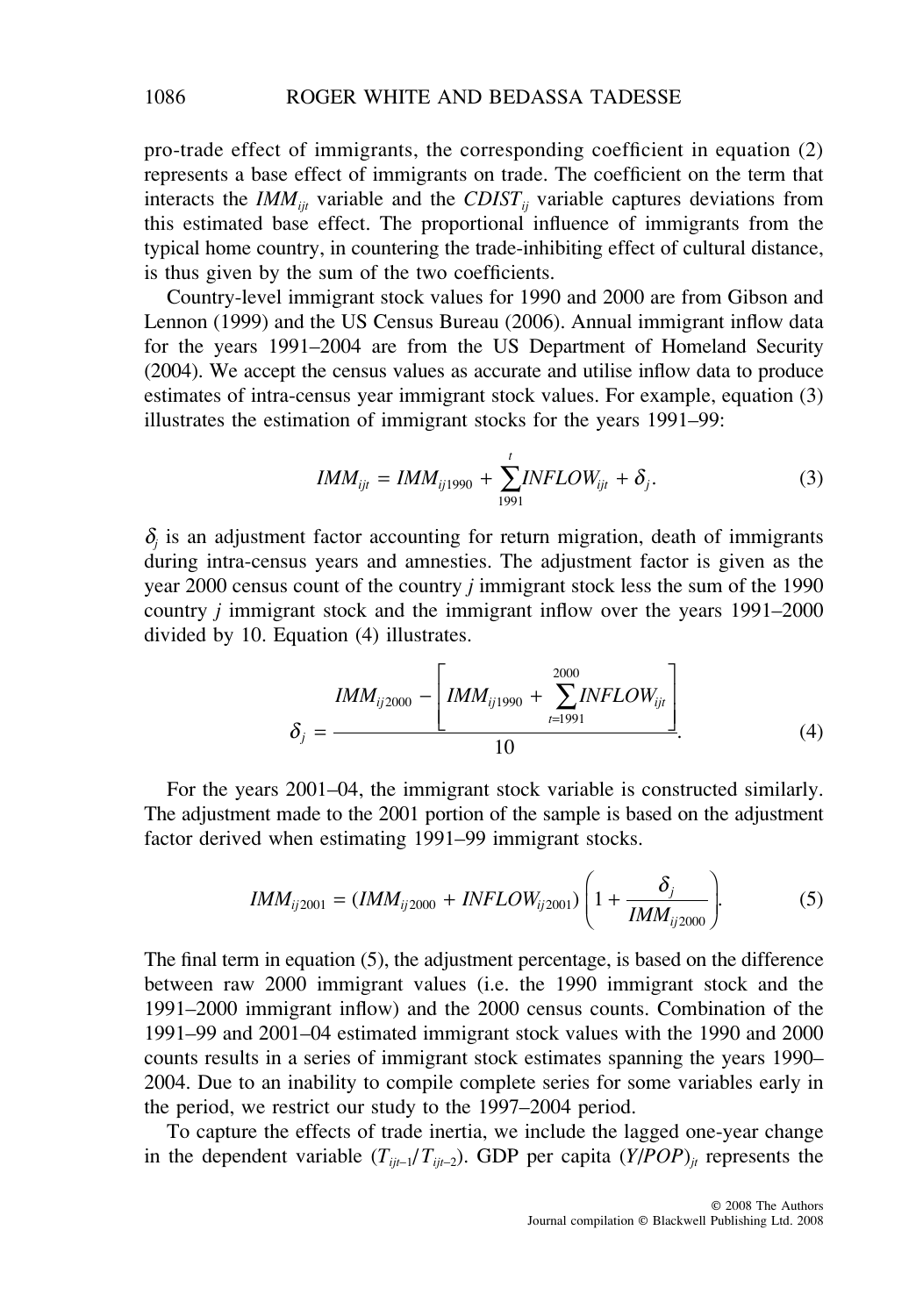average standard of living in country *j*. The change in the annual US–country *j* exchange rate (*XRATE<sub>ijt</sub>*/*XRATE*<sub>*ijt*−1</sub>) captures terms of trade effects. Expressed as foreign currency units per dollar, an increase indicates depreciation of country *j*'s currency and an expected increase (decrease) in US imports (exports). *OPEN<sub>it</sub>*, given as the sum of imports and exports divided by GDP, measures a country's propensity to trade (Head and Ries, 1998). The *World Development Indicators* (World Bank, 2006) provide data for the GDP per capita, exchange rate and openness variables. Capturing the effects of trade agreements,  $FTA_{ji}$  is equal to 1 if country *j* is in an agreement with the US for six or more months during year *t*. As common language has been identified as an important determinant of trade flows in gravity specifications (Hutchinson, 2002; Dunlevy, 2006), we include a dummy variable (*ENGLISHj* ) which is equal to 1 if English is commonly used in country *j* (CIA, 2006). *OPEC<sub>it</sub>* controls for petroleum imports and is equal to 1 if country *j* was an OPEC member for six or more months in year *t*. Table 2 presents descriptive statistics.

#### 4. ESTIMATION RESULTS

Results generated when estimating variations of equation (2) are presented in Table 3. The first set of results (reported in columns (a) and (b)) correspond to the specification where neither the cultural distance variable nor the term interacting it with the immigrant stock variable are included. In both estimations, we find the coefficients on the immigrant stock variables are positive and significant. We take this as confirmation of the pro-trade influence of immigrants reported in earlier studies. Since the double-log functional form of equation (2) permits interpretation of coefficients as elasticities, based on these results we can say that an assumed 1 per cent increase in the immigrant stock variable yields estimated increases in US imports from and exports to country *j* of 0.17 per cent and 0.1 per cent, respectively, thus indicating a greater proportional influence of immigrants on US imports relative to the influence of immigrants on exports. While it is not necessary to observe such a pattern, it is a common finding in the literature. Findings from prior studies suggest that differences in the influence of immigrants on exports and imports result from the ability of immigrants to exploit social and business connections that may generate comparable proportional increases in imports and exports, while immigrants' preferences for home country goods affect only imports.

The remaining coefficients conform, generally, to *a priori* expectations. Greater geodesic distance from the US, implying higher transport costs, reduces trade. As expected, higher home country GDP corresponds with greater US imports and exports. In several estimations, higher home country GDP per capita, employed as a measure of average living standards in the home country, is found to increase trade. The coefficient on the variable representing trade openness is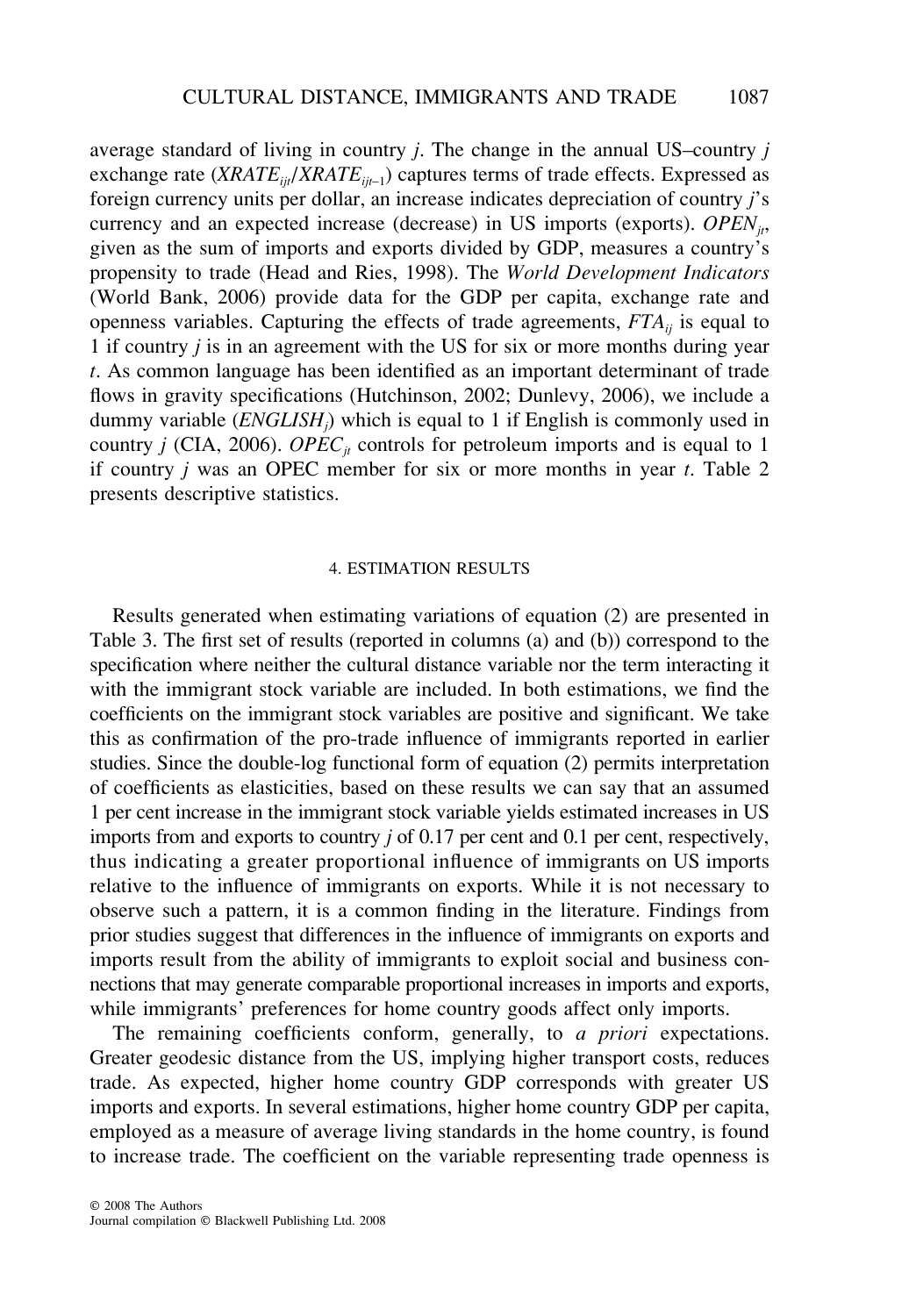#### 1088 ROGER WHITE AND BEDASSA TADESSE

| Variable                                       | Mean            |
|------------------------------------------------|-----------------|
| $Immigrants_{ii}$                              | 418,219.7       |
|                                                | (1,166,245)     |
| $Express_{ii}$ (\$000s)                        | 10,744,083      |
|                                                | (23,984,622)    |
| <i>Imports<sub>it</sub></i> (\$000s)           | 18,871,178      |
|                                                | (40, 349, 334)  |
| Cultural Distance <sub>ii</sub>                | 1.2313          |
|                                                | (0.4879)        |
| $ TSR_i - TSR_i $                              | 0.6984          |
|                                                | (0.4433)        |
| $ SSE_i - SSE_i $                              | 0.8796          |
|                                                | (0.5447)        |
| $\Delta$ ln <i>Exchange Rate<sub>ijt</sub></i> | $-0.0488$       |
|                                                | (0.7204)        |
| Geodesic Distance <sub>ii</sub> (in miles)     | 8,438.45        |
|                                                | (3,473,35)      |
| Gross Domestic Product <sub>it</sub> (\$000s)  | 376,127,024     |
|                                                | (728, 217, 858) |
| GDP per capita <sub>it</sub>                   | 12,001.42       |
|                                                | (11,827.47)     |
| $English_i$                                    | 0.4444          |
|                                                | (0.4976)        |
| Free Trade Agreement <sub>iit</sub>            | 0.0556          |
|                                                | (0.2294)        |
| $OPEC_{it}$                                    | 0.0556          |
|                                                | (0.2294)        |
| $\Omega$ penness <sub>it</sub>                 | 0.7859          |
|                                                | (0.4694)        |

TABLE 2 Descriptive Statistics

Notes:

TSR and SSE are abbreviations for 'Traditional vs Secular Rational' values and 'Survival vs Self-Expression' values, respectively. Arithmetic mean values reported with standard deviations in parentheses. Monetary values are in 2000 US dollars. See text for details regarding variable construction.

positive and significant in all estimations, indicating the US is more likely to engage in trade with nations that trade more intensively relative to the sizes of their economies. The coefficients on the English-language dummy variables are positive, confirming that common language corresponds with increased trade flows. Being party to a free trade agreement with the US or a member of OPEC generally increases both US imports and exports, with imports affected proportionally more. Although not significantly different from zero, coefficients on the annual change in the US–country *j* exchange rate are typically of the expected sign. Depreciation of country *j*'s currency corresponds to an increase in US imports and a decrease in US exports.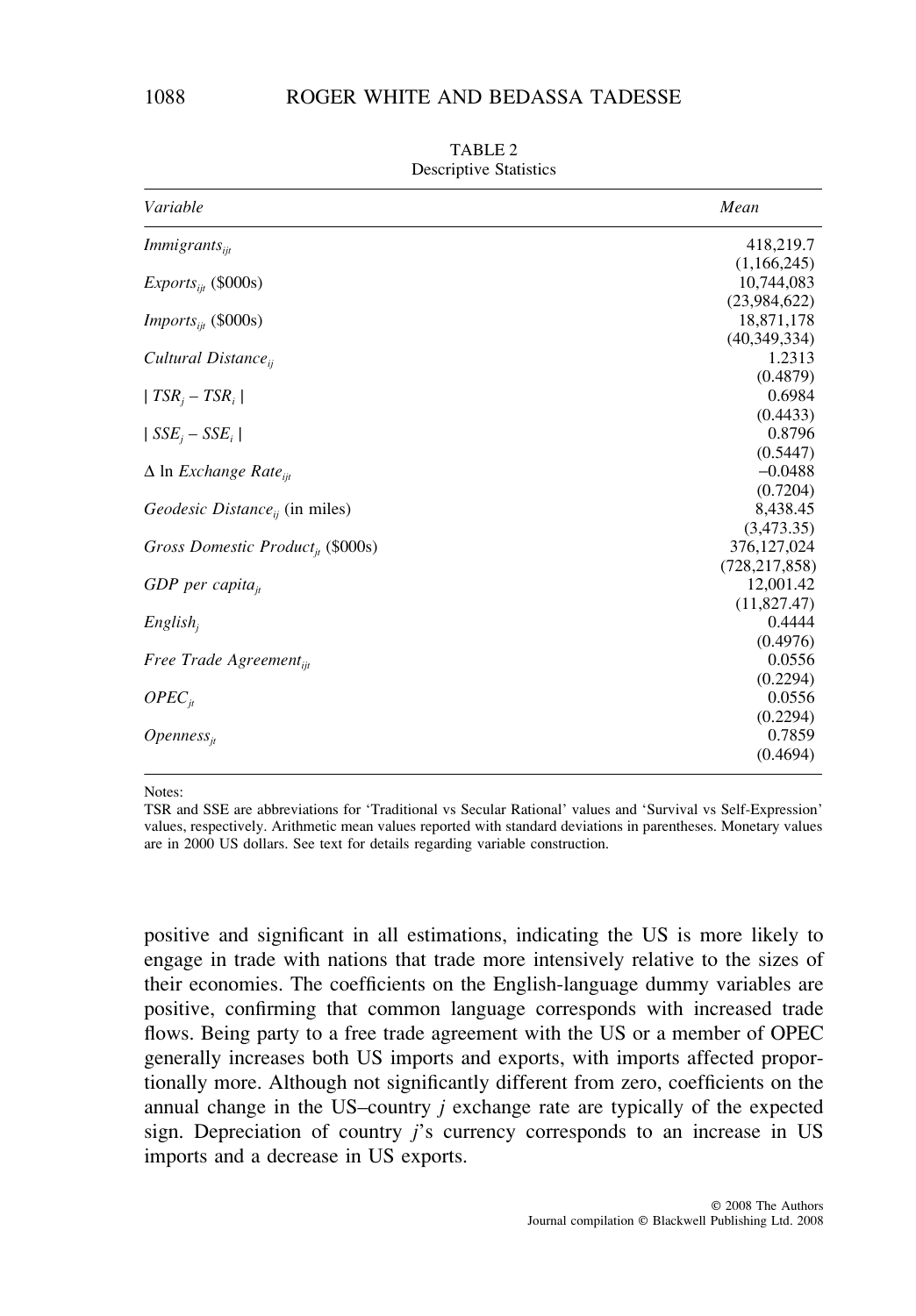| Dependent Variable:                          | $ln$ <i>Imports</i> <sub>iit</sub><br>$\left(a\right)$ | $\ln$ <i>Exports<sub>ijt</sub></i><br>(b) | $ln$ Imports <sub>ijt</sub><br>(c) | $\ln$ <i>Exports<sub>ijt</sub></i><br>(d) | $ln$ Imports <sub>ijt</sub><br>(e) | $\ln$ <i>Exports</i> <sub>ijt</sub><br>(f) |
|----------------------------------------------|--------------------------------------------------------|-------------------------------------------|------------------------------------|-------------------------------------------|------------------------------------|--------------------------------------------|
| $\ln$ Immigrants <sub>iit</sub>              | $0.1683***$                                            | $0.1011***$                               | $-0.1335***$                       | $-0.0769*$                                | $-0.1943***$                       | $-0.2441***$                               |
|                                              | (0.0124)                                               | (0.021)                                   | (0.0397)                           | (0.0394)                                  | (0.0391)                           | (0.0312)                                   |
| In <i>Immigrants</i> <sub>ijt</sub> $\times$ | $\cdot\cdot$                                           | $\cdot\cdot$                              | $0.2326***$                        | $0.1741***$                               | $\ddotsc$                          | $\cdot\cdot$                               |
| Cultural Distance <sub>ii</sub>              | $\cdot\cdot$                                           | $\bullet$ .                               | (0.0329)                           | (0.0387)                                  | $\ddotsc$                          | $\ddotsc$                                  |
| Cultural Distance <sub>ii</sub>              |                                                        | $\bullet$ .                               | $-2.4624***$                       | $-2.082***$                               | $\ddotsc$                          | $\ddotsc$                                  |
|                                              | $\bullet$ .                                            | $\bullet$ .                               | (0.389)                            | (0.4656)                                  | $\ddotsc$                          | $\ddotsc$                                  |
| In <i>Immigrants</i> <sub>ijt</sub> $\times$ | $\bullet$ $\bullet$                                    | $\bullet$ .                               | $\bullet\bullet$                   | $\ddotsc$                                 | $0.3975***$                        | $0.507***$                                 |
| $ TSR_i - TSR_i $                            | $\bullet$ $\bullet$                                    | $\bullet$ .                               | $\bullet$ .                        | $\ddotsc$                                 | (0.0513)                           | (0.0376)                                   |
| In <i>Immigrants</i> <sub>ijt</sub> $\times$ | $\bullet$ $\bullet$                                    | $\cdot\cdot$                              | $\bullet$ .                        | $\ddotsc$                                 | $0.0715***$                        | $-0.0582**$                                |
| $ SSE_i - SSE_i $                            | $\bullet$ $\bullet$                                    | $\bullet$ .                               | $\bullet$ .                        | $\ddotsc$                                 | (0.0268)                           | (0.028)                                    |
| $TSR_i - TSR_i$                              | $\bullet$ $\bullet$                                    | $\bullet$ .                               | $\bullet$ .                        | $\ddotsc$                                 | $-4.5352***$                       | $-6.0067***$                               |
|                                              | $\bullet$ .                                            | $\bullet$ .                               |                                    | $\ddotsc$                                 | (0.6031)                           | (0.4807)                                   |
| $ SSE_i - SSE_i $                            | $\cdot\cdot$                                           | $\ddotsc$                                 | $\ddotsc$                          |                                           | $-0.925***$                        | $0.5133*$                                  |
|                                              |                                                        |                                           |                                    |                                           | (0.3208)                           | (0.3073)                                   |
| Lagged $\Delta$ Dep. Variable                | 0.0812                                                 | $-0.022$                                  | 0.0587                             | $-0.0389$                                 | 0.07                               | $-0.0119$                                  |
|                                              | (0.0544)                                               | (0.0358)                                  | (0.0514)                           | (0.0346)                                  | (0.0531)                           | (0.0375)                                   |
| $\Delta$ ln Exchange Rate <sub>ijt</sub>     | $-0.00001$                                             | $-0.0017$                                 | 0.0002                             | $-0.0036$                                 | 0.0018                             | $-0.0064$                                  |
|                                              | (0.0034)                                               | (0.0088)                                  | (0.0084)                           | (0.0084)                                  | (0.0084)                           | (0.0081)                                   |
| In Geodesic Distance <sub>ii</sub>           | $-0.2629***$                                           | $-0.7035***$                              | $-0.3463***$                       | $-0.7773***$                              | $-0.1656***$                       | $-0.712***$                                |
|                                              | (0.0216)                                               | (0.0731)                                  | (0.0618)                           | (0.0702)                                  | (0.0642)                           | (0.0718)                                   |
| $ln GDP_{jt}$                                | 0.9993***                                              | $0.811***$                                | $0.9943***$                        | $0.7836***$                               | $1.0144***$                        | $0.871***$                                 |
|                                              | (0.0236)                                               | (0.0263)                                  | (0.022)                            | (0.0219)                                  | (0.0287)                           | (0.0221)                                   |

| TABLE 3                         |
|---------------------------------|
| Estimated Immigrant–Trade Links |

6801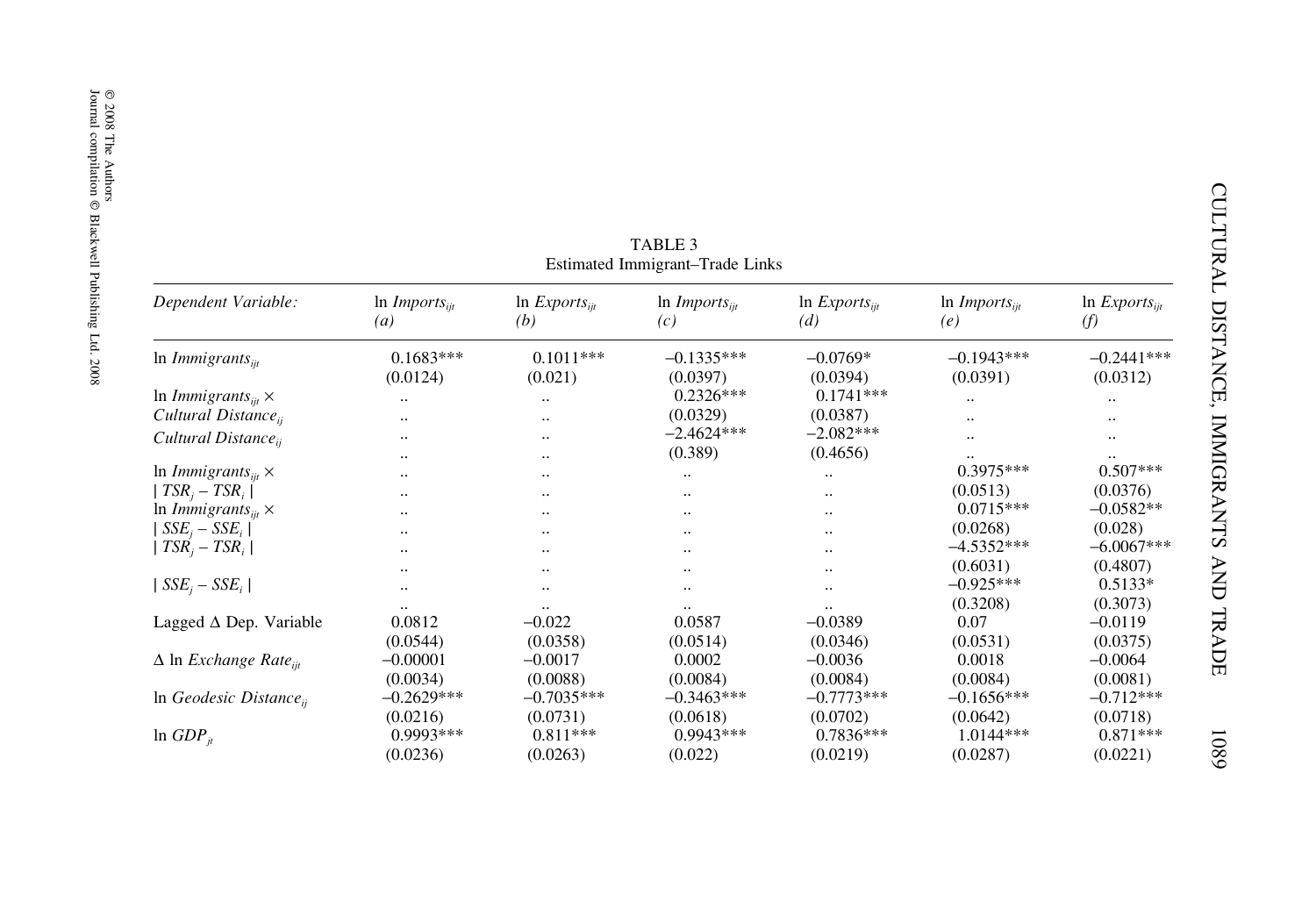|                              | <b>TABLE 3 Continued</b>           |                                     |                                    |                                     |                                    |                                    |  |  |
|------------------------------|------------------------------------|-------------------------------------|------------------------------------|-------------------------------------|------------------------------------|------------------------------------|--|--|
| Dependent Variable:          | $ln$ <i>Imports</i> <sub>iit</sub> | $\ln$ <i>Exports</i> <sub>iit</sub> | $ln$ <i>Imports</i> <sub>iit</sub> | $\ln$ <i>Exports</i> <sub>ijt</sub> | $ln$ <i>Imports</i> <sub>iit</sub> | $\ln$ <i>Exports<sub>iit</sub></i> |  |  |
|                              | $\left(a\right)$                   | (b)                                 | (c)                                | (d)                                 | (e)                                | (f)                                |  |  |
| In GDP per capita $_{it}$    | $-0.0011$                          | $0.2044***$                         | $0.0616***$                        | $0.2063***$                         | $-0.0391$                          | 0.0525                             |  |  |
|                              | (0.0175)                           | (0.0312)                            | (0.0237)                           | (0.0362)                            | (0.0486)                           | (0.0385)                           |  |  |
| Trade Openness <sub>it</sub> | $0.7755***$                        | $0.1109*$                           | $0.6799***$                        | $0.1324**$                          | $0.8551***$                        | $0.3799***$                        |  |  |
|                              | (0.0532)                           | (0.0588)                            | (0.0577)                           | (0.0616)                            | (0.0545)                           | (0.0661)                           |  |  |
| $English_i$                  | $0.325***$                         | $0.7232***$                         | $0.4601***$                        | $0.7178***$                         | $0.3439***$                        | $0.7246***$                        |  |  |
|                              | (0.0369)                           | (0.0526)                            | (0.0397)                           | (0.052)                             | (0.0522)                           | (0.0533)                           |  |  |
| $FTA_{ii}$                   | $1.2653***$                        | 0.2073                              | 1.6024***                          | 0.275                               | 1.9731***                          | $0.5066**$                         |  |  |
|                              | (0.0628)                           | (0.1813)                            | (0.1432)                           | (0.1915)                            | (0.1536)                           | (0.2007)                           |  |  |
| $OPEC_i$                     | 1.49***                            | $0.3408***$                         | 1.6009***                          | $0.4198***$                         | 1.3887***                          | $-0.1392$                          |  |  |
|                              | (0.1149)                           | (0.0912)                            | (0.1149)                           | (0.0928)                            | (0.1678)                           | (0.0981)                           |  |  |
| Constant                     | $-4.0579***$                       | 3.8769***                           | $-0.4463$                          | $7.3637***$                         | $-0.7658$                          | $7.83***$                          |  |  |
|                              | (0.591)                            | (0.8078)                            | (1.0451)                           | (0.9511)                            | (1.2686)                           | (0.6878)                           |  |  |
| $\boldsymbol{N}$             | 378                                | 378                                 | 378                                | 378                                 | 378                                | 378                                |  |  |
| Adjusted $R^2$               | 0.83                               | 0.83                                | 0.84                               | 0.84                                | 0.86                               | 0.87                               |  |  |
| Wald $\chi^2$                | $21,697***$                        | 5,805***                            | $24,131***$                        | $6,917***$                          | 22,867***                          | $10,091***$                        |  |  |
| Log Likelihood               | 248.55                             | 216.33                              | 258.6                              | 224.15                              | 257.43                             | 225.85                             |  |  |

Heteroscedastic-consistent standard errors in parentheses.

\*\*\*, \*\* and \* denote statistical significance at the 1%, 5% and 10% levels, respectively.

Coefficients on 'year dummy variables' not presented. SSE and TSR are abbreviations that represent 'Survival values vs Self-Expression values' and 'Traditional authority vs Secular-Rational authority' dimensions of culture.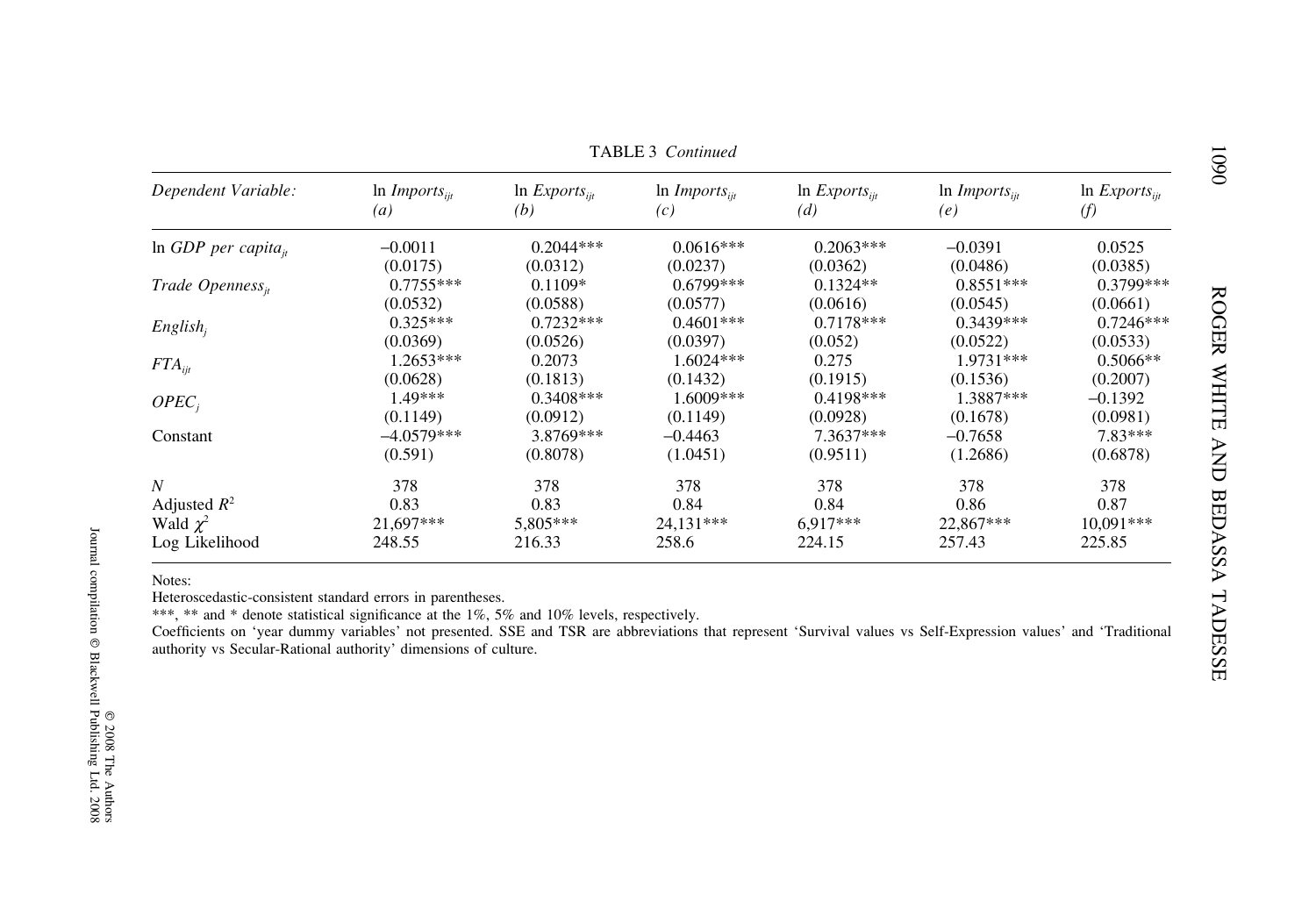Having reported positive immigrant influences on imports and exports, the next step in our estimation strategy is to include the composite cultural distance variable and an interaction term between the immigrant stock variable and the measure of cultural distance. Results are reported in columns (c) and (d) of Table 3. Coefficients on the immigrant stock variables are negative, while the coefficients on the interaction terms are positive. From these estimations, the proportional influences of immigrants on US trade with the typical home country is given by the sum of the coefficient on the immigrant stock variable and the product of the coefficient on the interaction variables and the mean value of the cultural distance variable.<sup>6</sup> Using the coefficients reported in columns (c) and (d) and the mean value of the cultural distance variable, reported in Table 2, we estimate that an assumed 1 per cent increase in the immigrant stock increases US imports from and exports to a typical home country by 0.15 and 0.14 per cent, respectively.<sup>7</sup> When considered in conjunction with the negative and significant coefficients on the cultural distance variables ( $\hat{\beta} = -2.46$  and  $\hat{\beta} = -2.08$ ), the positive and significant coefficients on the interaction terms support the notion that immigrants exert positive influences on US trade with their home countries that partially offsets the trade-inhibiting influence of cultural distance.

To examine the influences of the 'Traditional authority vs Secular-Rational authority' and 'Survival values vs Self-Expression values' dimensions of cultural differences, we decompose our measures of US–home country cultural distance into the *TSR* and *SSE* dimensions of cultural distance and include each as explanatory variables. To maintain consistency, we also interact each of these variables with the immigrant stock variable. Results are presented in columns (e) and (f). The coefficients on the variables that represent the *TSR* dimension of cultural distance are both negative and significant, indicating that greater dissimilarities between the US and immigrants' home countries along the *TSR* dimension of culture lowers both US imports from and exports to the home countries. The coefficients on the variables that measure differences along the *SSE* dimension of culture are negative with respect to imports but positive when exports are employed as the

$$
z = \frac{\hat{\beta}_{IMM} + \hat{\beta}_{INTERATION}}{\sqrt{\text{var}(\hat{\beta}_{IMM}) + \text{var}(\hat{\beta}_{INTERATION}) + 2 \text{cov}(\hat{\beta}_{IMM}, \hat{\beta}_{INTERATION})}}.
$$

<sup>&</sup>lt;sup>6</sup> Since immigrant effects are estimated by the summation of coefficients on the immigrant stock and interaction variables, determination of joint statistical significance is based on a modified *z*-statistic that accounts for the value of each coefficient, its variance and the covariance of the variable pairs:

 $7$  Specifically, the proportional influences of immigrants on US imports from and exports to the typical home country are calculated as  $0.1527 = -0.1335 + (0.2326 \times 1.2313)$  and  $0.1375 =$  $-0.0769 + (0.1741 \times 1.2313)$ , respectively.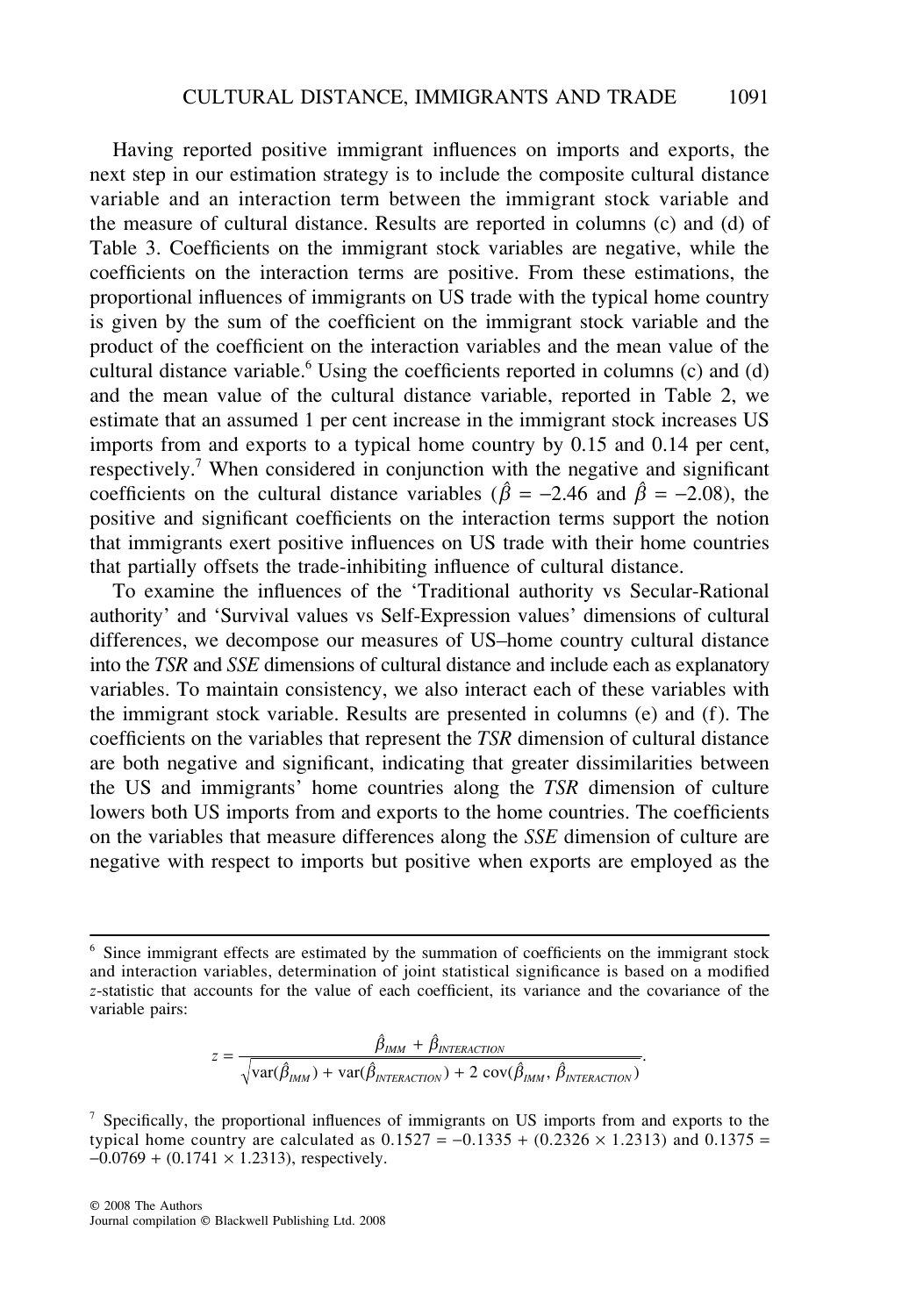dependent variable. In both estimations, however, the magnitudes of coefficients are relatively small when compared to coefficients on the *TSR* dimension variables. The corresponding estimates for the proportional influences of immigrants on US–home country trade are calculated, for imports and exports individually, as the sums of the coefficients on the immigrant stock variables and the products of the coefficients on the interaction terms and relevant mean values of each dimension of cultural distance. That these values are positive (0.15 for US imports and 0.06 for US exports) indicates, once more, that immigrants counter the trade-inhibiting effects of cultural dissimilarities, specifically that of differences along the *TSR* dimension on both exports and imports and the *SSE* dimension on US imports.

In summary, the results indicate that while immigrants act to enhance US imports from their home countries by offsetting the trade-inhibiting effects of differences for both the *TSR* and *SSE* dimensions, the same cannot be stated with respect to their abilities in promoting US exports to their home countries. Accordingly, while immigrants from home countries that are culturally dissimilar from the US in terms of the *TSR* dimension of culture exert pro-export effects that transcend the negative effects of such dissimilarities, this is not the case for US exports to countries that greatly differ from the US along the *SSE* dimension of culture. The implication is that cultural dissimilarity between the US and immigrants' home countries along the *SSE* dimension is not as prohibitive as are differences along the *TSR* dimension in limiting exports and thus immigrants' abilities to promote US exports to their home countries through the use of their network connections. This result may appear surprising, given that the *SSE* dimension of culture refers to the contrast between the US and immigrant home countries in which members, generally speaking, find foreigners and outsiders, ethnic diversity and cultural change to be threatening, are often intolerant to homosexuals and minorities, and who tend to adhere to traditional gender roles and an authoritarian political outlook. However, the relatively lower costs of conducting businesses in societies that value self-expression more than survival may render moot the necessity of immigrants to offset such cultural contrast between their home countries and the US when US exports are considered.

Table 4 presents the proportional immigrant influences on imports and exports derived using the coefficients presented in Table 3 and mean values for the cultural distance and differences in *TSR* and *SSE* variables. Estimates of the proportional immigrant effects are generally consistent across specifications; however, the values presented in columns (e) and (f) may appear to vary – particularly with respect to the influence of immigrants on exports – relative to the values presented in columns  $(a)$ – $(d)$ . Comparison of estimated average per-immigrant effects also reveals striking similarity and consistency across specifications. The estimated annual per-immigrant influences on imports and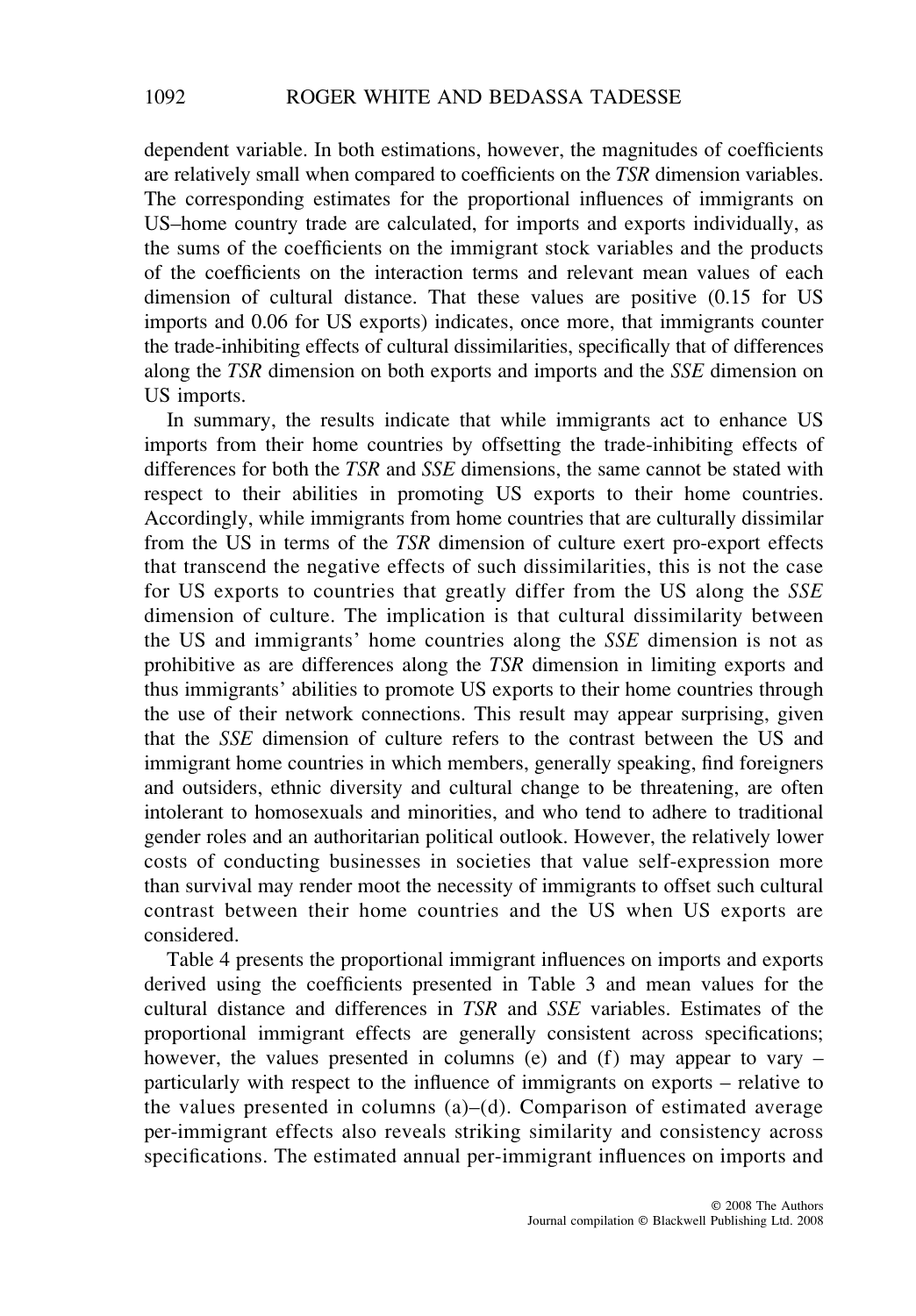| Control Variables Used:                                       | $ln$ <i>Imports</i> <sub>iit</sub><br>$\left(a\right)$ | $\ln$ <i>Exports</i> <sub>iit</sub><br>(b) | $ln$ <i>Imports</i> <sub>iit</sub><br>(c) | $\ln$ <i>Exports</i> <sub>iit</sub><br>(d) | $ln$ <i>Imports</i> <sub>iit</sub><br>(e) | $\ln$ <i>Exports</i> <sub>iit</sub><br>(f) |
|---------------------------------------------------------------|--------------------------------------------------------|--------------------------------------------|-------------------------------------------|--------------------------------------------|-------------------------------------------|--------------------------------------------|
| No control for<br>cultural distance                           | $0.1683***$                                            | $0.1011***$                                | $\ddot{\phantom{0}}$                      | $\cdot \cdot$                              | $\cdot \cdot$                             | $\cdot \cdot$                              |
| With composite cultural<br>distance measure: CDIST            |                                                        | $\cdot \cdot$                              | $0.1529***$                               | $0.1375***$                                | $\ddotsc$                                 |                                            |
| With decomposed<br>cultural distance<br>measures: TSR and SSE | $\cdot \cdot$                                          | $\cdot \cdot$                              | $\ddotsc$                                 | $\ddot{\phantom{0}}$                       | $0.1462***$                               | $0.0588***$                                |
| Average annual<br>per-immigrant effect                        | 1.570.58                                               | 813.51                                     | 1,122.39                                  | 802.01                                     | 1,159.32                                  | 607.39                                     |

|                                                                 | TABLE <sub>4</sub> |  |
|-----------------------------------------------------------------|--------------------|--|
| <b>Estimated Proportional and Average Per-Immigrant Effects</b> |                    |  |

Notes:

Estimates correspond with results presented under same column heading in Table 3.

 $***$ ,  $**$  and  $*$  denote statistical significance at the  $1\%$ ,  $5\%$  and  $10\%$  levels, respectively.

Values presented in columns (a) and (b) are estimated coefficients and corresponding standard errors. See text for descriptions of average annual per-immigrant effects derivation and for proportional immigrant effect calculations presented in columns (c)–(f).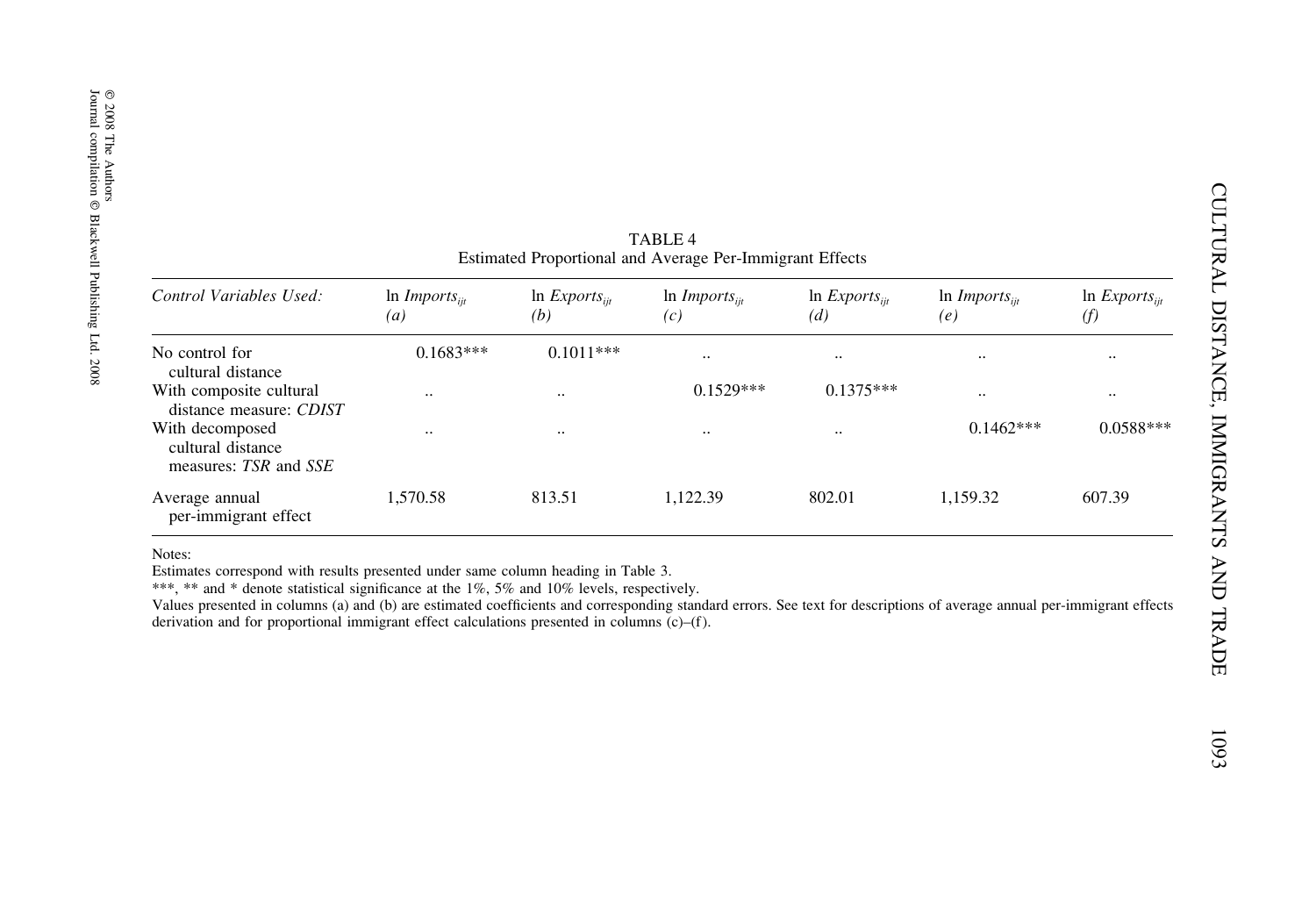exports that are presented are average values, based on annual observations during the reference period (1998–2004) for the 54 home countries in the dataset. Our results, which are based on the coefficients and the corresponding mean values of the variables, indicate the estimated per-immigrant influences on US imports range from \$1,122 to \$1,571, depending on the specification chosen. Similarly, the estimated per-immigrant influences on US exports range from \$607 to \$814, both estimates being within comparable margins of per-immigrant effects reported in related studies. For example, Gould (1994) estimates that the marginal immigrant increases US imports from and exports to their home country by \$456 and \$327, respectively. White (2007), considering the effects of immigrants from low-income home countries on US trade, reports per-immigrant effects of \$910 for imports and \$2,967 for exports. Wagner et al. (2002) report per-immigrant effects on Canadian imports and exports equal to \$944 and \$312, respectively. Head and Ries (1998), also studying Canada, report effects of approximately \$8,000 for imports and \$3,000 for exports. Finally, White and Tadesse (2007a), examining Australian data, indicate that a typical immigrant increases Australian imports by \$134 to \$569 and exports by \$138 to \$1,756.

#### 5. CONCLUSION

By examining the influences of immigrants and cultural distance on US–home country trade, we have gleaned a deeper and more detailed understanding of the immigrant–trade relationship. Employing a composite measure of cultural distance, we confirm the findings of prior research and report that immigrants appear to exert positive influences on trade between the US and their respective home countries. This, in turn, is indicative of a pro-development effect of immigrants. These increases in trade are thought to result from preferences for home country goods that are unavailable in the US and as a result of immigrants' abilities to ameliorate information asymmetries through connections to business and/or social networks. Cultural distance is found to inhibit trade flows to the extent that the trade-enhancing effects of immigrants only partially offset the cultural distance effects.

Extending the literature, we decompose our measures of cultural distance and re-estimate the immigrant–trade relationship. Significant variation is found across the *TSR* and *SSE* dimensions of culture in terms of their respective influences on trade flows. More specifically, while the influence of immigrants on US imports from their respective home countries is similar across both dimensions of culture, we do not witness a similar relationship with regard to US exports. Immigrants from relatively dissimilar home countries, in terms of the *TSR* dimension of culture, are found to exert a positive influence on US exports. However, this is not the case with respect to the *SSE* dimension of culture.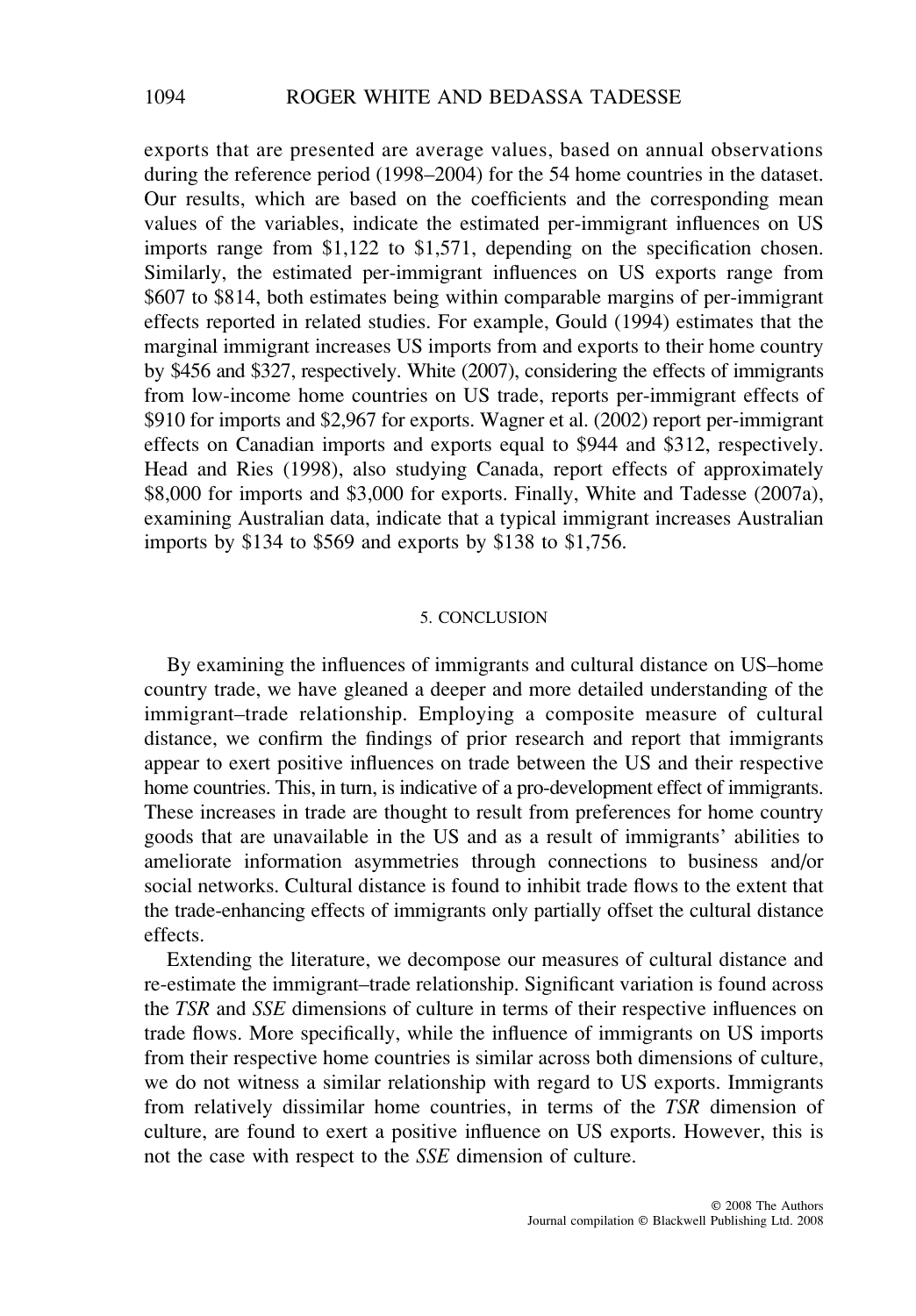#### APPENDIX: COUNTRY LISTING

Argentina, Australia, Austria, Bangladesh, Belgium, Brazil, Bulgaria, Canada, Chile, China, Colombia, Czech Republic, Denmark, Egypt, El Salvador, Estonia, Finland, France, Germany, Greece, Hungary, India, Indonesia, Ireland, Israel, Italy, Japan, Korea (Republic of), Luxembourg, Malta, Mexico, Morocco, Netherlands, New Zealand, Nigeria, Norway, Pakistan, Peru, Philippines, Poland, Portugal, Romania, Russia, Singapore, South Africa, Spain, Sweden, Switzerland, Tanzania, Turkey, United Kingdom, Uruguay, Venezuela, Vietnam.

#### **REFERENCES**

- Anderson, J. E. (1979), 'A Theoretical Foundation for the Gravity Equation', *American Economic Review*, **69**, 1, 106–16.
- Anderson, J. E. and E. van Wincoop (2003), 'Gravity with Gravitas: A Solution to the Border Puzzle', *American Economic Review*, **93**, 1, 190–92.
- Bandyopadhyay, S., C. C. Coughlin and H. J. Wall (2006), 'Ethnic Networks and US Exports', Federal Reserve Bank of St. Louis Working Paper 2005-069A (January).
- Bardhan, A. D. and S. Guhathakurta (2005), 'Global Linkages of Subnational Regions: Coastal Exports and International Networks', *Contemporary Economic Policy*, **22**, 2, 225–36.
- Bergstrand, J. H. (1985), 'The Gravity Equation in International Trade: Some Microeconomic Foundations and Empirical Evidence', *Review of Economics and Statistics*, **67**, 3, 474–81.
- Blanes, J. V. (2003), 'The Link between Immigration and Trade in Spain', Universidad Pablo de Olavide, Paper presented at XXVIII Simposio de Analisis Economico, 11–13 December, Seville.
- Bryant, J., M. Genc and D. Law (2004), 'Trade and Migration to New Zealand', New Zealand Treasury Working Paper 04/18.
- Central Intelligence Agency (CIA) (2006), *CIA World Factbook*. Online. Available at: https:// [www.cia.gov/cia/publications/factbook/index.html.](http://www.cia.gov/cia/publications/factbook/index.html)
- Ching, H. S. and L. Chen (2000), 'Links between Emigrants and the Home Country: The Case of Trade between Taiwan and China', in H. Kohno, P. Nijkamp and J. Poot (eds.), *Regional Cohesion and Competition in the Age of Globalization* (Cheltenham: Edward Elgar).
- Co, C. Y., P. Euzent and T. Martin (2004), 'The Export Effect of Immigration into the USA', *Applied Economics*, **36**, 6, 573–83.
- Combes, P., M. Lafourcade and T. Mayer (2005), 'The Trade Creating Effects of Business and Social Networks: Evidence from France', *Journal of International Economics*, **66**, 1, 1–29.
- Davis, D. (1995), 'Intra-Industry Trade: A Heckscher–Ohlin–Ricardo Approach', *Journal of International Economics*, **39**, 3–4, 201–26.
- Deardorff, A. V. (1998), 'Determinants of Bilateral Trade: Does Gravity Work in a Neoclassical World?', in J. Frankel (ed.), *The Regionalization of the World Economy* (Chicago, IL: University of Chicago Press).
- Dunlevy, J. A. (2006), 'The Impact of Corruption and Language on the Pro-Trade Effect of Immigrants: Evidence from the American States', *Review of Economics and Statistics*, **88**, 1, 182–86.
- Eaton, J. and S. Kortum (2002), 'Technology, Geography and Trade', *Econometrica*, **70**, 5, 1741–79.
- Feenstra, R. C., J. Markusen and A. Rose (2001), 'Using the Gravity Equation to Differentiate among Alternative Theories of Trade', *Canadian Journal of Economics*, **34**, 2, 430–47.
- Gibson, C. and E. Lennon (1999), 'Historical Census Statistics on the Foreign-Born Population of the United States, 1980–1990', U.S. Census Bureau Population Division Working Paper 29 (February).

© 2008 The Authors Journal compilation © Blackwell Publishing Ltd. 2008